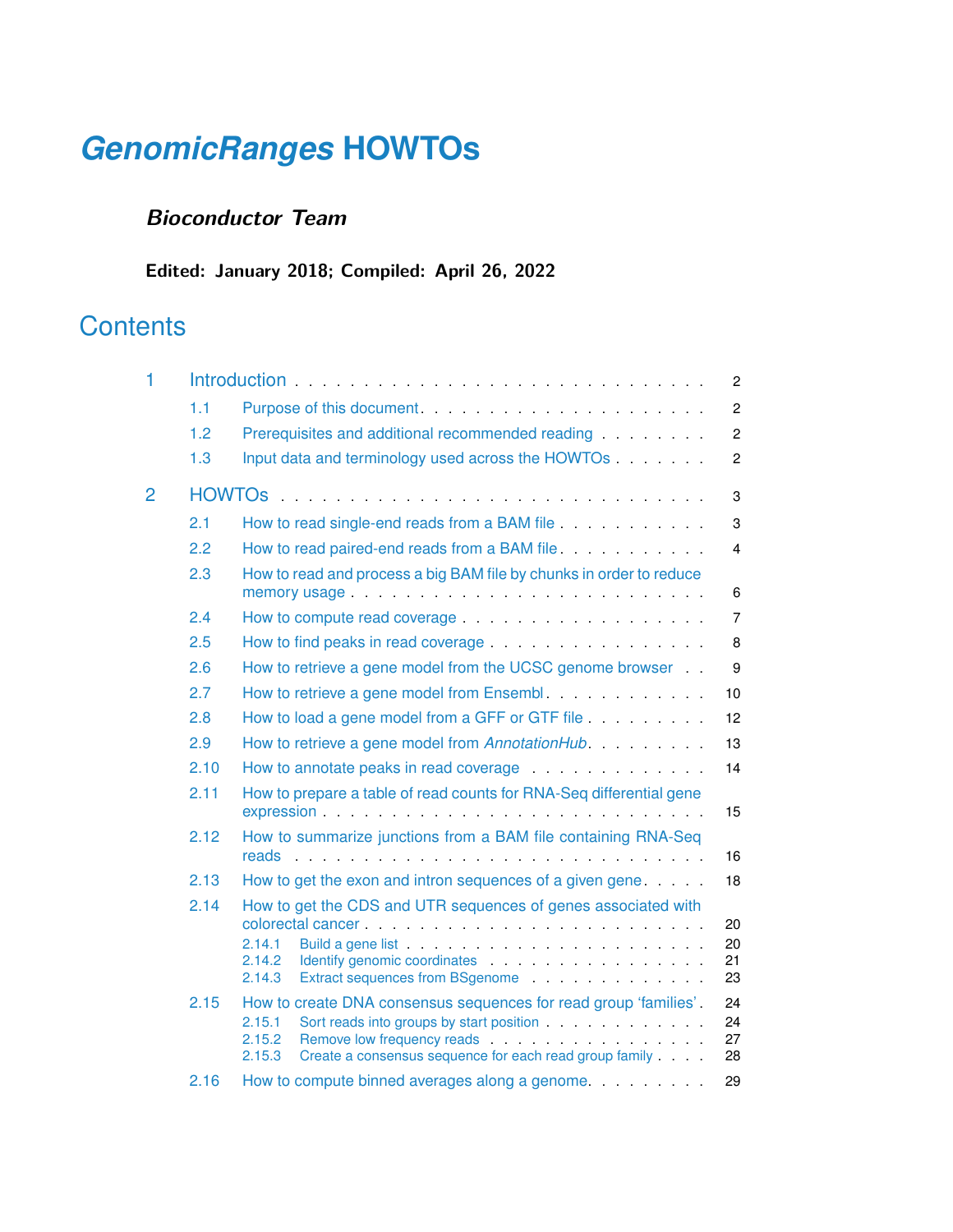<span id="page-1-0"></span>

### 1 Introduction

#### 1.1 Purpose of this document

<span id="page-1-1"></span>This document is a collection of HOWTOs. Each HOWTO is a short section that demonstrates how to use the containers and operations implemented in the *[GenomicRanges](http://bioconductor.org/packages/GenomicRanges)* and related packages ([IRanges](http://bioconductor.org/packages/IRanges), [Biostrings](http://bioconductor.org/packages/Biostrings), [Rsamtools](http://bioconductor.org/packages/Rsamtools), [GenomicAlignments](http://bioconductor.org/packages/GenomicAlignments), [BSgenome](http://bioconductor.org/packages/BSgenome), and [Ge](http://bioconductor.org/packages/GenomicFeatures)[nomicFeatures](http://bioconductor.org/packages/GenomicFeatures)) to perform a task typically found in the context of a high throughput sequence analysis.

<span id="page-1-2"></span>Unless stated otherwise, the HOWTOs are self contained, independent of each other, and can be studied and reproduced in any order.

#### 1.2 Prerequisites and additional recommended reading

We assume the reader has some previous experience with  $R$  and with basic manipulation of GRanges, GRangesList, Rle, RleList, and DataFrame objects. See the "An Introduction to Genomic Ranges Classes" vignette located in the  $GenomicRange$  package (in the same folder as this document) for an introduction to these containers.

Additional recommended readings after this document are the "Software for Computing and Annotating Genomic Ranges" paper[\[Lawrence et al.](#page-31-0) [\(2013\)](#page-31-0)] and the "Counting reads with summarizeOverlaps" vignette located in the [GenomicAlignments](http://bioconductor.org/packages/GenomicAlignments) package.

<span id="page-1-3"></span>To display the list of vignettes available in the *[GenomicRanges](http://bioconductor.org/packages/GenomicRanges)* package, use browseVi gnettes("GenomicRanges").

### 1.3 Input data and terminology used across the HOWTOs

In order to avoid repetition, input data, concepts and terms used in more than one HOWTO are described here:

• **The [pasillaBamSubset](http://bioconductor.org/packages/pasillaBamSubset) data package**: contains both a BAM file with single-end reads (untreated1\_chr4) and a BAM file with paired-end reads (untreated3\_chr4). Each file is a subset of chr4 from the "Pasilla" experiment.

```
> library(pasillaBamSubset)
```

```
> untreated1_chr4()
```

```
[1] "/home/biocbuild/bbs-3.15-bioc/R/library/pasillaBamSubset/extdata/untreated1_chr4.bam"
```

```
> untreated3_chr4()
```

```
[1] "/home/biocbuild/bbs-3.15-bioc/R/library/pasillaBamSubset/extdata/untreated3_chr4.bam"
```
See ?pasillaBamSubset for more information.

> ?pasillaBamSubset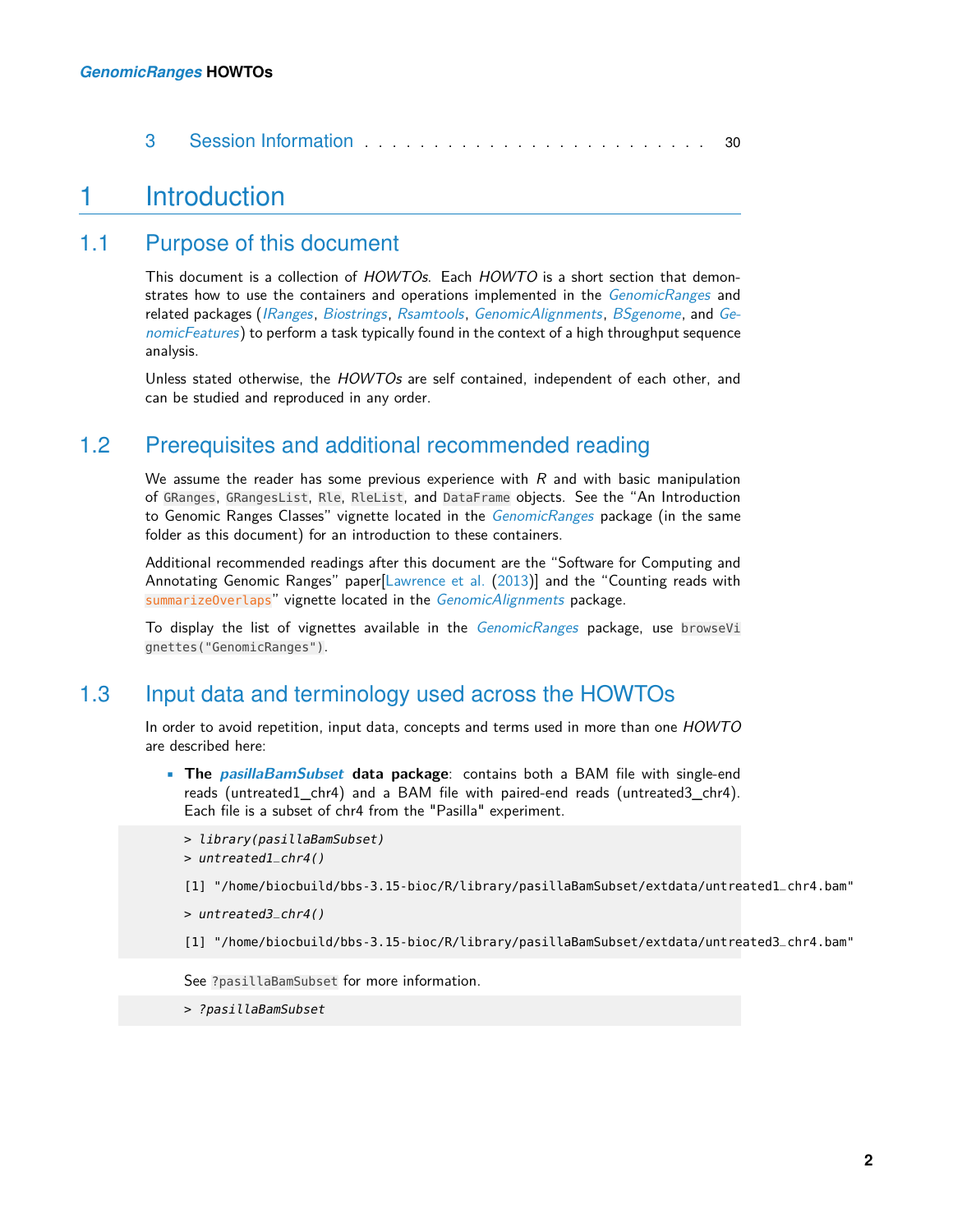• **Gene models and TxDb objects**: A gene model is essentially a set of annotations that describes the genomic locations of the known genes, transcripts, exons, and CDS, for a given organism. In *Bioconductor* it is typically represented as a  $TxDb$  object but also sometimes as a GRanges or GRangesList object. The [GenomicFeatures](http://bioconductor.org/packages/GenomicFeatures) package contains tools for making and manipulating  $TxDb$  objects.

### <span id="page-2-0"></span>2 HOWTOs

#### 2.1 How to read single-end reads from a BAM file

<span id="page-2-1"></span>As sample data we use the *[pasillaBamSubset](http://bioconductor.org/packages/pasillaBamSubset)* data package described in the introduction.

```
> library(pasillaBamSubset)
> un1 <- untreated1_chr4() # single-end reads
```
Several functions are available for reading BAM files into  $R$ :

```
readGAlignments()
readGAlignmentPairs()
readGAlignmentsList()
scanBam()
```
scanBam is a low-level function that returns a list of lists and is not discussed further here. See ?scanBam in the [Rsamtools](http://bioconductor.org/packages/Rsamtools) package for more information.

Single-end reads can be loaded with the readGAlignments function from the [GenomicAlign](http://bioconductor.org/packages/GenomicAlignments)[ments](http://bioconductor.org/packages/GenomicAlignments) package.

```
> library(GenomicAlignments)
> gal <- readGAlignments(un1)
```
Data subsets can be specified by genomic position, field names, or flag criteria in the Scan BamParam. Here we input records that overlap position 1 to 5000 on the negative strand with flag and cigar as metadata columns.

```
> what <- c("flag", "cigar")
> which <- GRanges("chr4", IRanges(1, 5000))
> flag <- scanBamFlag(isMinusStrand = TRUE)
> param <- ScanBamParam(which=which, what=what, flag=flag)
> neg <- readGAlignments(un1, param=param)
> neg
GAlignments object with 37 alignments and 2 metadata columns:
    seqnames strand cigar qwidth start end
       <Rle> <Rle> <character> <integer> <integer> <integer>
  [1] chr4 - 75M 75 892 966
  [2] chr4 - 75M 75 919 993
  [3] chr4 - 75M 75 967 1041
  ... ... ... ... ... ... ...
 [35] chr4 - 75M 75 4997 5071
 [36] chr4 - 75M 75 4998 5072
 [37] chr4 - 75M 75 4999 5073
       width njunc | flag cigar
```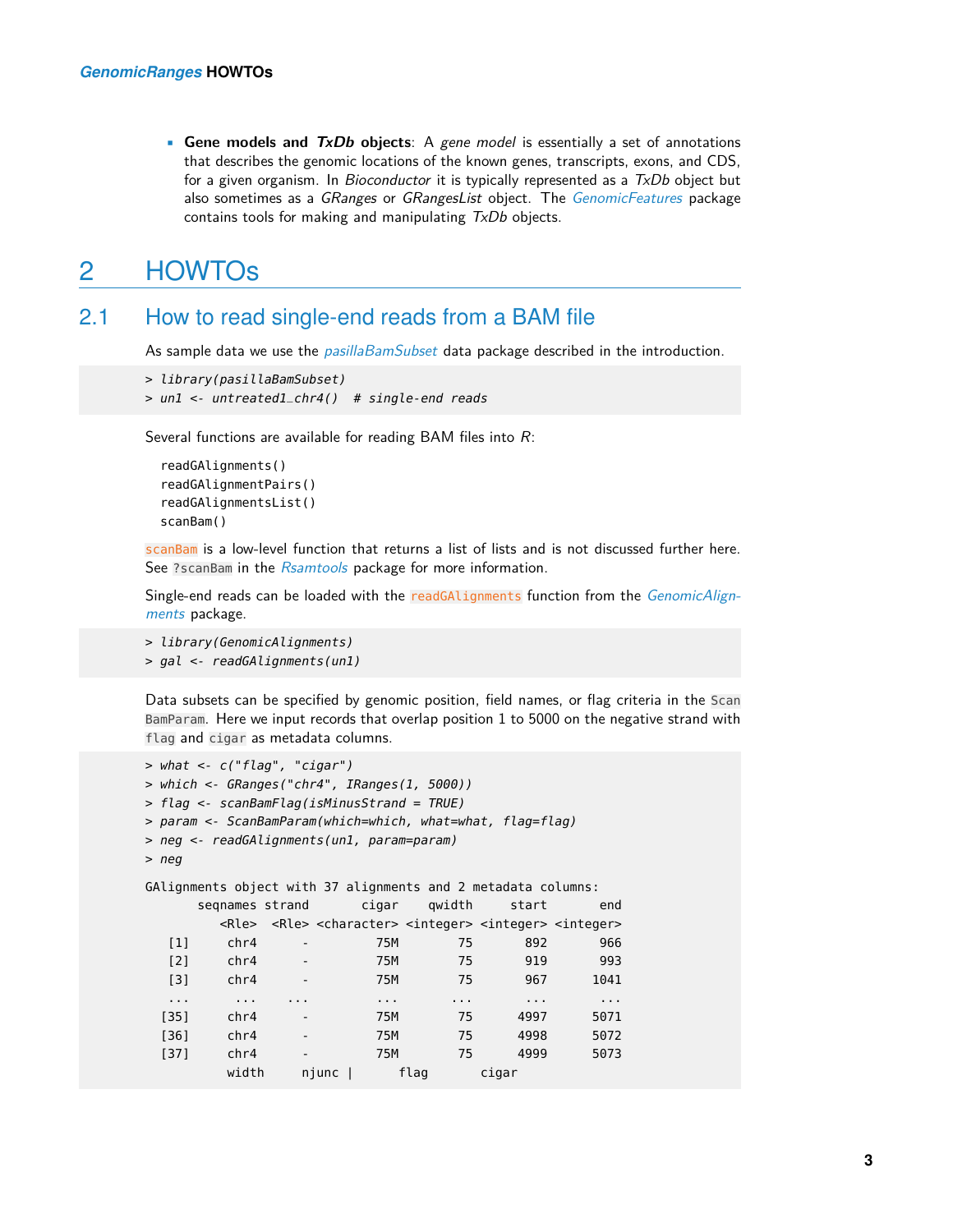|          |                      |    |          |     |          | <integer> <integer>   <integer> <character></character></integer></integer></integer> |          |  |
|----------|----------------------|----|----------|-----|----------|---------------------------------------------------------------------------------------|----------|--|
| $[1]$    |                      | 75 | 0        |     | 16       |                                                                                       | 75M      |  |
| $[2]$    |                      | 75 | 0        |     | 16       |                                                                                       | 75M      |  |
| $[3]$    | 75                   |    | 0        |     | 16       |                                                                                       | 75M      |  |
| $\cdots$ | $\sim$ $\sim$ $\sim$ |    | $\cdots$ |     | $\cdots$ |                                                                                       | $\cdots$ |  |
| $[35]$   | 75                   |    | 0        | - 1 | 16       |                                                                                       | 75M      |  |
| $[36]$   |                      | 75 | 0        |     | 16       |                                                                                       | 75M      |  |
| $[37]$   |                      | 75 | 0        |     | 16       |                                                                                       | 75M      |  |
|          |                      |    |          |     |          |                                                                                       |          |  |
|          |                      |    |          |     |          | seginfo: 8 sequences from an unspecified genome                                       |          |  |

<span id="page-3-0"></span>Another approach to subsetting the data is to use filterBam. This function creates a new BAM file of records passing user-defined criteria. See ?filterBam in the [Rsamtools](http://bioconductor.org/packages/Rsamtools) package for more information.

#### 2.2 How to read paired-end reads from a BAM file

As sample data we use the *[pasillaBamSubset](http://bioconductor.org/packages/pasillaBamSubset)* data package described in the introduction.

```
> library(pasillaBamSubset)
```

```
> un3 <- untreated3_chr4() # paired-end reads
```
Paired-end reads can be loaded with the readGAlignmentPairs or readGAlignmentsList function from the [GenomicAlignments](http://bioconductor.org/packages/GenomicAlignments) package. These functions use the same mate paring algorithm but output different objects.

Let's start with readGAlignmentPairs:

```
> un3 <- untreated3_chr4()
> gapairs <- readGAlignmentPairs(un3)
```
The GAlignmentPairs class holds only pairs; reads with no mate or with ambiguous pairing are discarded. Each list element holds exactly 2 records (a mated pair). Records can be accessed as the first andlast segments in a template or as left and right alignments. See ?GAlignmentPairs in the [GenomicAlignments](http://bioconductor.org/packages/GenomicAlignments) package for more information.

```
> gapairs
```

| GAlignmentPairs object with 75409 pairs, strandMode=1, and 0 metadata columns: |                      |                           |                       |   |                                           |                     |               |  |                     |  |
|--------------------------------------------------------------------------------|----------------------|---------------------------|-----------------------|---|-------------------------------------------|---------------------|---------------|--|---------------------|--|
|                                                                                | segnames strand      |                           |                       | ÷ |                                           | ranges              | $\sim$ $\sim$ |  | ranges              |  |
|                                                                                |                      | <rle> <rle> :</rle></rle> |                       |   |                                           | <iranges></iranges> | $\sim$ $\sim$ |  | <iranges></iranges> |  |
| $\lceil 1 \rceil$                                                              | chr4                 |                           | $\ddot{}$<br>$\sim$ : |   |                                           | $169 - 205 - -$     |               |  | $326 - 362$         |  |
| $[2]$                                                                          | chr4                 |                           | $\ddot{}$<br>$\sim$ : |   |                                           | $943 - 979 - -$     |               |  | 1086-1122           |  |
| $\lceil 3 \rceil$                                                              | chr4                 |                           | $+$<br>$\sim$ 1       |   |                                           | $944 - 980 - -$     |               |  | 1119 - 1155         |  |
| $\sim$ $\sim$ $\sim$                                                           | $\sim$ $\sim$ $\sim$ |                           | .                     |   |                                           | $\cdots$            | $\cdots$      |  | $\cdots$            |  |
| [75407]                                                                        | chr4                 |                           | $\ddot{}$             |   | $: 1348217 - 1348253$                     |                     |               |  | -- 1348215-1348251  |  |
| [75408]                                                                        | chr4                 |                           | $+$                   |   | $: 1349196 - 1349232 - 1349326 - 1349362$ |                     |               |  |                     |  |
| [75409]                                                                        | chr4                 |                           | $+$                   |   | $: 1349708 - 1349744 - 1349838 - 1349874$ |                     |               |  |                     |  |
|                                                                                |                      |                           |                       |   |                                           |                     |               |  |                     |  |
| seginfo: 8 sequences from an unspecified genome                                |                      |                           |                       |   |                                           |                     |               |  |                     |  |

For readGAlignmentsList, mate pairing is performed when asMates is set to TRUE on the BamFile object, otherwise records are treated as single-end.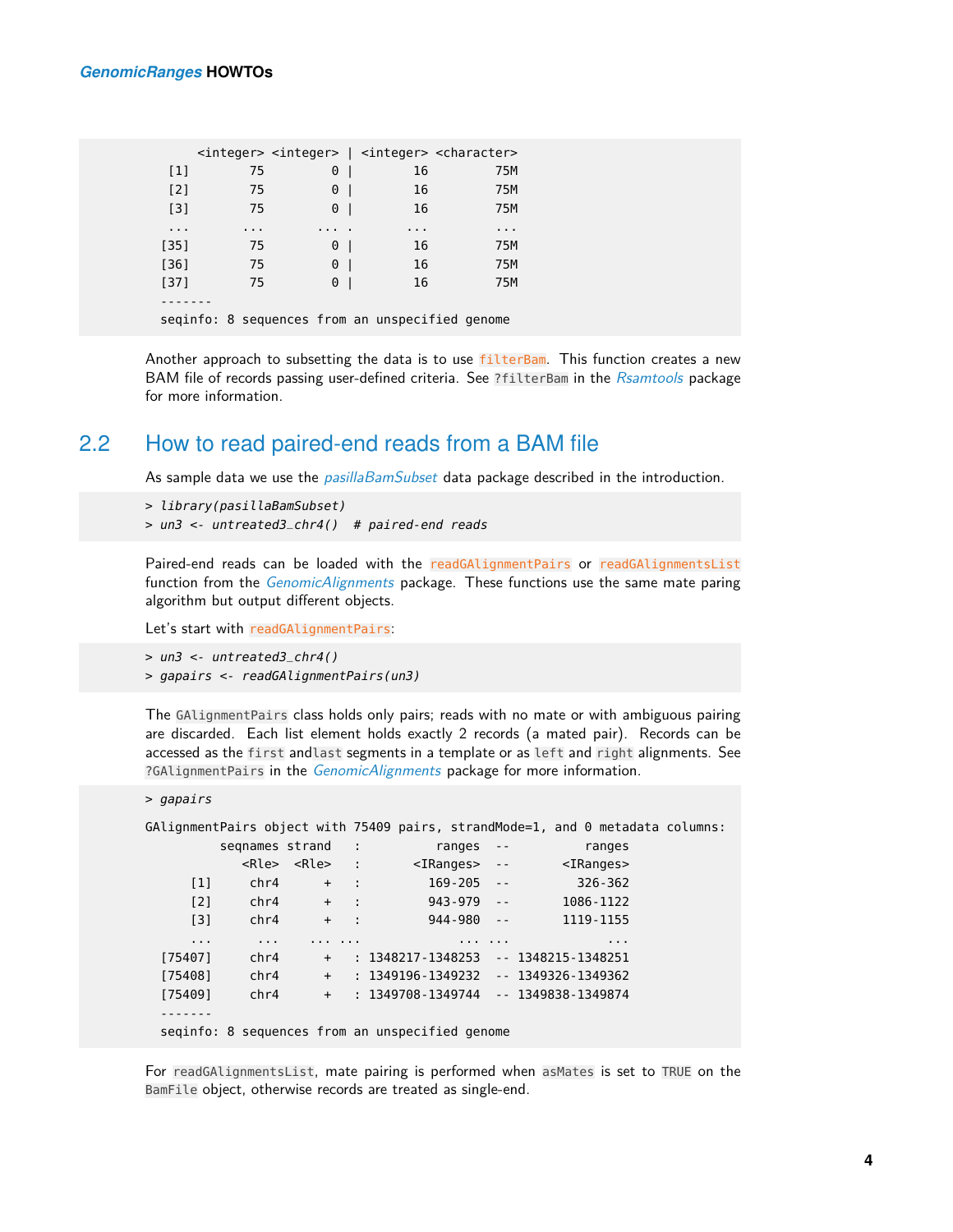```
> galist <- readGAlignmentsList(BamFile(un3, asMates=TRUE))
```
GAlignmentsList is a more general 'list-like' structure that holds mate pairs as well as nonmates (i.e., singletons, records with unmapped mates etc.) A mates\_status metadata column (accessed with mcols) indicates which records were paired.

```
> galist
GAlignmentsList object of length 96636:
[1]]
GAlignments object with 2 alignments and 0 metadata columns:
    seqnames strand cigar qwidth start end
      <Rle> <Rle> <character> <integer> <integer> <integer>
 [1] chr4 + 37M 37 169 205
 [2] chr4 - 37M 37 326 362
       width njunc
    <integer> <integer>
 [1] 37 0
 [2] 37 0
 -------
 seqinfo: 8 sequences from an unspecified genome
[[2]]
GAlignments object with 2 alignments and 0 metadata columns:
    seqnames strand cigar qwidth start end
      <Rle> <Rle> <character> <integer> <integer> <integer>
 [1] chr4 + 37M 37 946 982
 [2] chr4 - 37M 37 986 1022
       width njunc
    <integer> <integer>
 [1] 37 0
 [2] 37 0
 -------
 seqinfo: 8 sequences from an unspecified genome
[[3]]
GAlignments object with 2 alignments and 0 metadata columns:
    seqnames strand cigar qwidth start end
      <Rle> <Rle> <character> <integer> <integer> <integer>
 [1] chr4 + 37M 37 943 979
 [2] chr4 - 37M 37 1086 1122
       width njunc
    <integer> <integer>
 [1] 37 0
 [2] 37 0
 -------
 seqinfo: 8 sequences from an unspecified genome
...
<96633 more elements>
```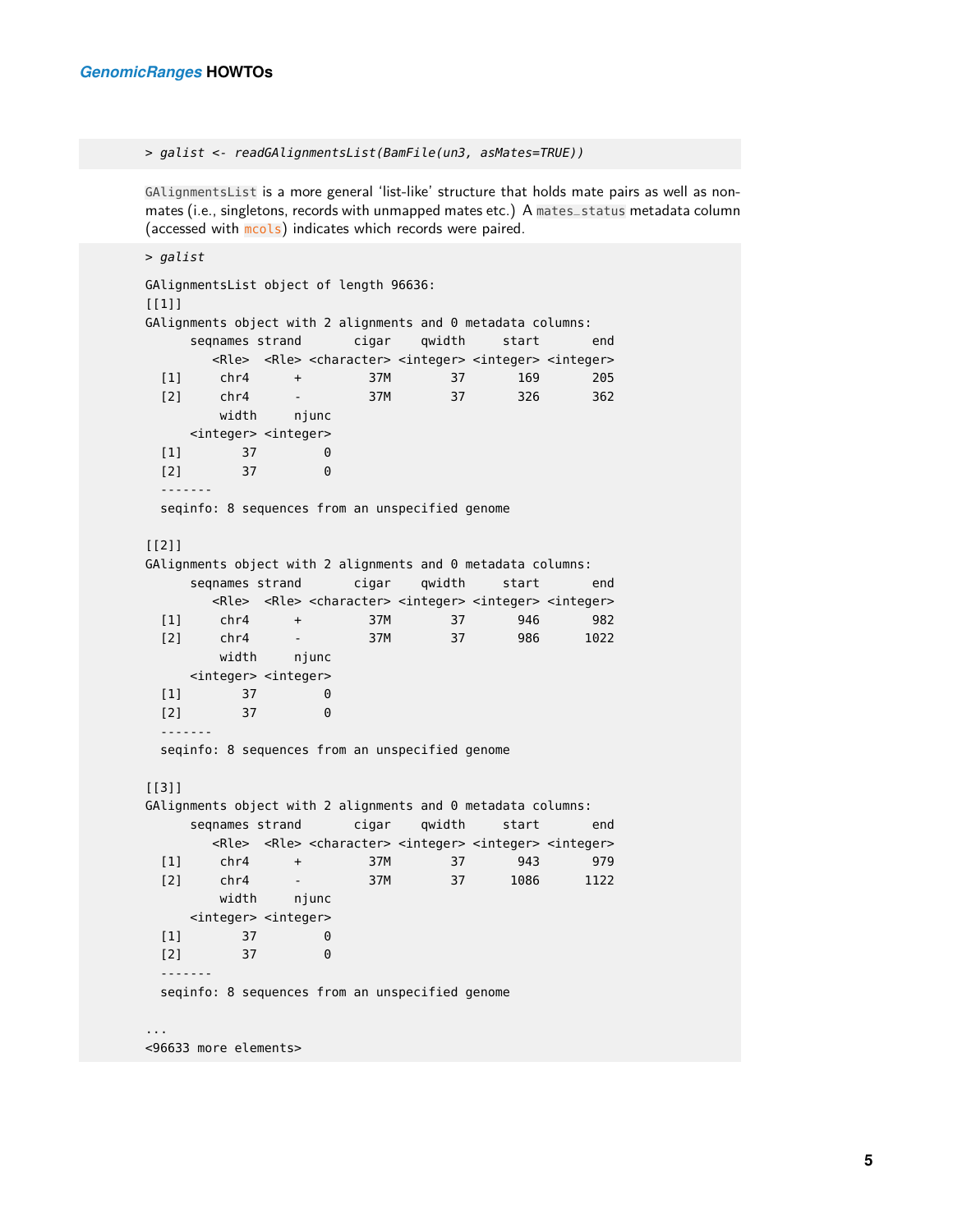Non-mated reads are returned as groups by QNAME and contain any number of records. Here the non-mate groups range in size from 1 to 9.

```
> non_mates <- galist[unlist(mcols(galist)$mate_status) == "unmated"]
> table(elementNROWS(non_mates))
   1 2 3 4 5 6 7 8 9
18191 2888 69 60 7 8 2 1 1
```
### <span id="page-5-0"></span>2.3 How to read and process a big BAM file by chunks in order to reduce memory usage

A large BAM file can be iterated through in chunks by setting a yieldSize on the Bam-File object. As sample data we use the  $pasillaBamSubset$  data package described in the introduction.

```
> library(pasillaBamSubset)
> un1 <- untreated1_chr4()
> bf <- BamFile(un1, yieldSize=100000)
```
Iteration through a BAM file requires that the file be opened, repeatedly queried inside a loop, then closed. Repeated calls to readGAlignments without opening the file first result in the same 100000 records returned each time.

```
> open(bf)
> cvg <- NULL
> repeat {
+ chunk <- readGAlignments(bf)
+ if (length(chunk) == 0L)
+ break
+ chunk_cvg <- coverage(chunk)
+ if (is.null(cvg)) {
+ cvg <- chunk_cvg
+ } else {
+ cvg <- cvg + chunk_cvg
+ }
+ }
> close(bf)
> cvg
RleList of length 8
$chr2L
integer-Rle of length 23011544 with 1 run
 Lengths: 23011544
 Values : 0
$chr2R
integer-Rle of length 21146708 with 1 run
 Lengths: 21146708
 Values : 0
$chr3L
```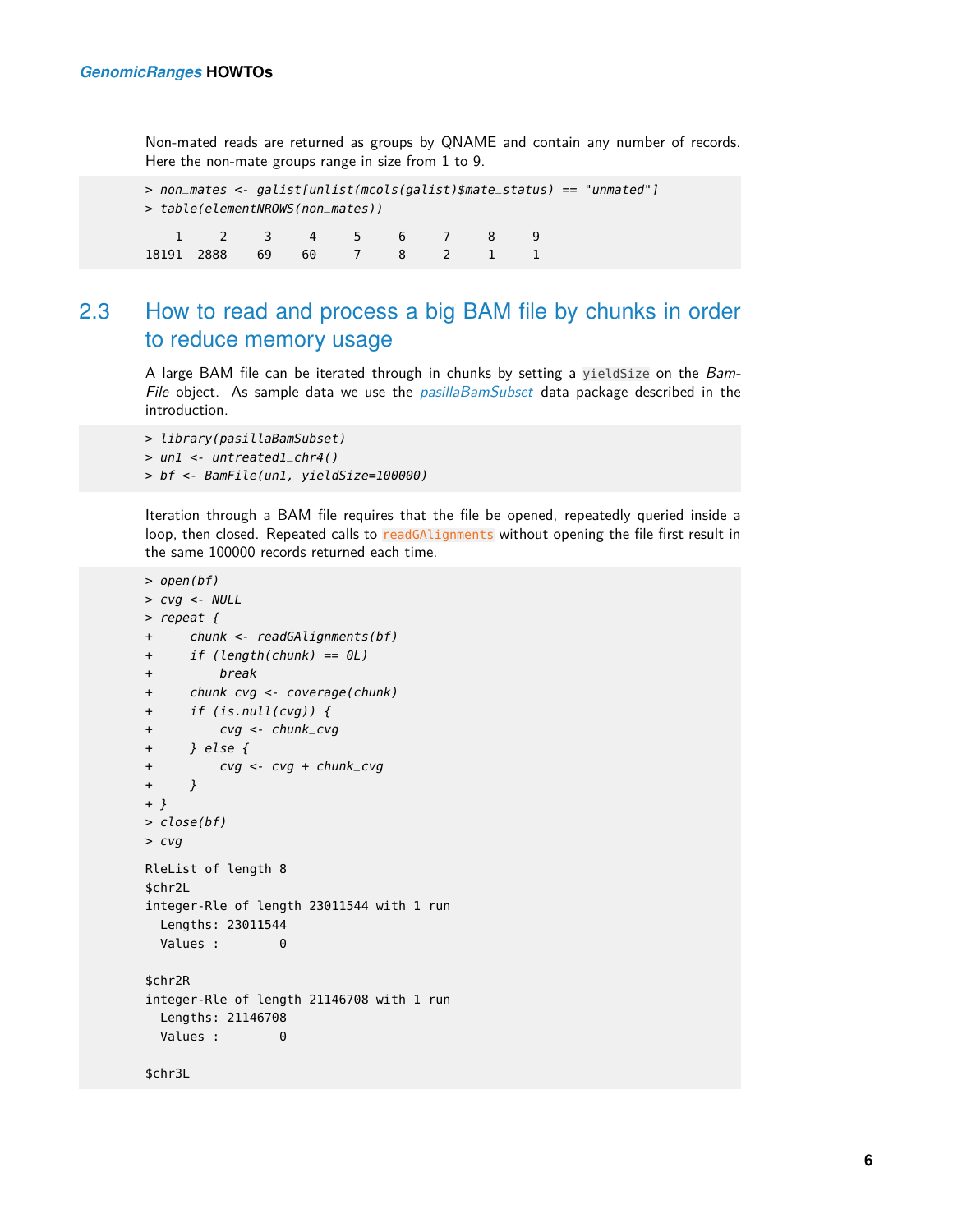```
integer-Rle of length 24543557 with 1 run
 Lengths: 24543557
 Values : 0
$chr3R
integer-Rle of length 27905053 with 1 run
 Lengths: 27905053
 Values : 0
$chr4
integer-Rle of length 1351857 with 122061 runs
 Lengths: 891 27 5 12 13 45 ... 106 75 1600 75 1659
 Values : 0 1 2 3 4 5... 0 1 0 1 0
...
<3 more elements>
```
#### 2.4 How to compute read coverage

<span id="page-6-0"></span>The "read coverage" is the number of reads that cover a given genomic position. Computing the read coverage generally consists in computing the coverage at each position in the genome. This can be done with the coverage() function.

As sample data we use the *[pasillaBamSubset](http://bioconductor.org/packages/pasillaBamSubset)* data package described in the introduction.

```
> library(pasillaBamSubset)
> un1 <- untreated1_chr4() # single-end reads
> library(GenomicAlignments)
> reads1 <- readGAlignments(un1)
> cvg1 <- coverage(reads1)
> cvg1
RleList of length 8
$chr2L
integer-Rle of length 23011544 with 1 run
 Lengths: 23011544
 Values : 0
$chr2R
integer-Rle of length 21146708 with 1 run
  Lengths: 21146708
  Values : 0
$chr3L
integer-Rle of length 24543557 with 1 run
  Lengths: 24543557
 Values : 0
$chr3R
integer-Rle of length 27905053 with 1 run
  Lengths: 27905053
```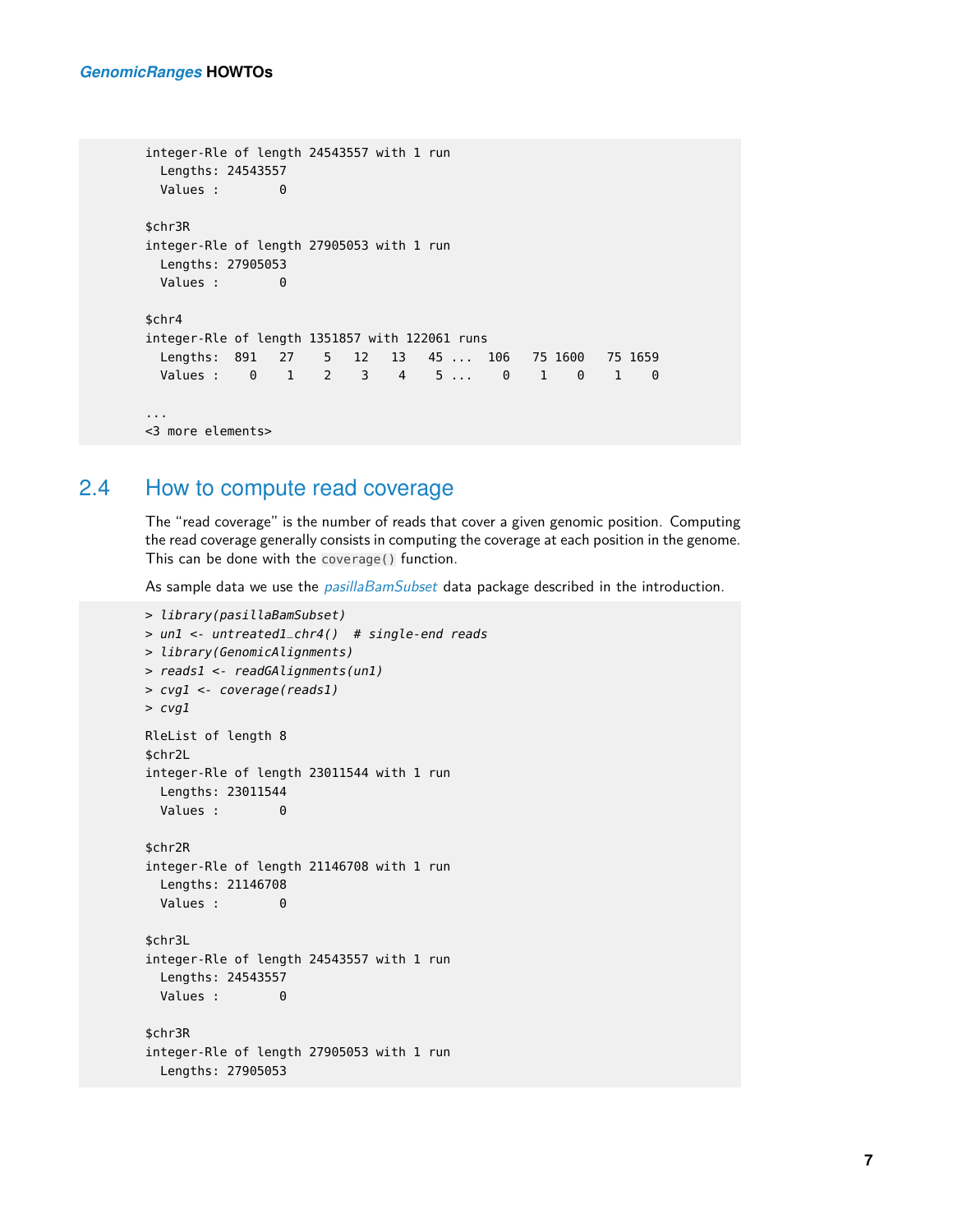```
Values : 0
$chr4
integer-Rle of length 1351857 with 122061 runs
 Lengths: 891 27 5 12 13 45 ... 106 75 1600 75 1659
 Values : 0 1 2 3 4 5... 0 1 0 1 0
...
<3 more elements>
Coverage on chr4:
> cvg1$chr4
integer-Rle of length 1351857 with 122061 runs
 Lengths: 891 27 5 12 13 45 ... 106 75 1600 75 1659
  Values : 0 1 2 3 4 5 ... 0 1 0 1 0
Average and max coverage:
> mean(cvg1$chr4)
[1] 11.33746
> max(cvg1$chr4)
```
[1] 5627

<span id="page-7-0"></span>Note that coverage() is a generic function with methods for different types of objects. See ?coverage for more information.

#### 2.5 How to find peaks in read coverage

ChIP-Seq analysis usually involves finding peaks in read coverage. This process is sometimes called "peak calling" or "peak detection". Here we're only showing a naive way to find peaks in the object returned by the coverage() function. Bioconductor packages [BayesPeak](http://bioconductor.org/packages/BayesPeak), [bumphunter](http://bioconductor.org/packages/bumphunter), [Starr](http://bioconductor.org/packages/Starr), [CexoR](http://bioconductor.org/packages/CexoR), [exomePeak](http://bioconductor.org/packages/exomePeak), [RIPSeeker](http://bioconductor.org/packages/RIPSeeker), and others, provide sophisticated peak calling tools for ChIP-Seq, RIP-Seq, and other kind of high throughput sequencing data.

Let's assume cvg1 is the object returned by coverage() (see previous HOWTO for how to compute it). We can use the slice() function to find the genomic regions where the coverage is greater or equal to a given threshold.

```
> chr4_peaks <- slice(cvg1$chr4, lower=500)
> chr4_peaks
Views on a 1351857-length Rle subject
views:
      start end width
 [1] 86849 87364 516 [ 525 538 554 580 583 585 589 ...]
 [2] 87466 87810 345 [4924 4928 4941 4943 4972 5026 5039 ...]
 [3] 340791 340798 8 [508 512 506 530 521 519 518 501]
 [4] 340800 340885 86 [500 505 560 560 565 558 564 559 555 ...]
 [5] 348477 348483 7 [503 507 501 524 515 513 512]
```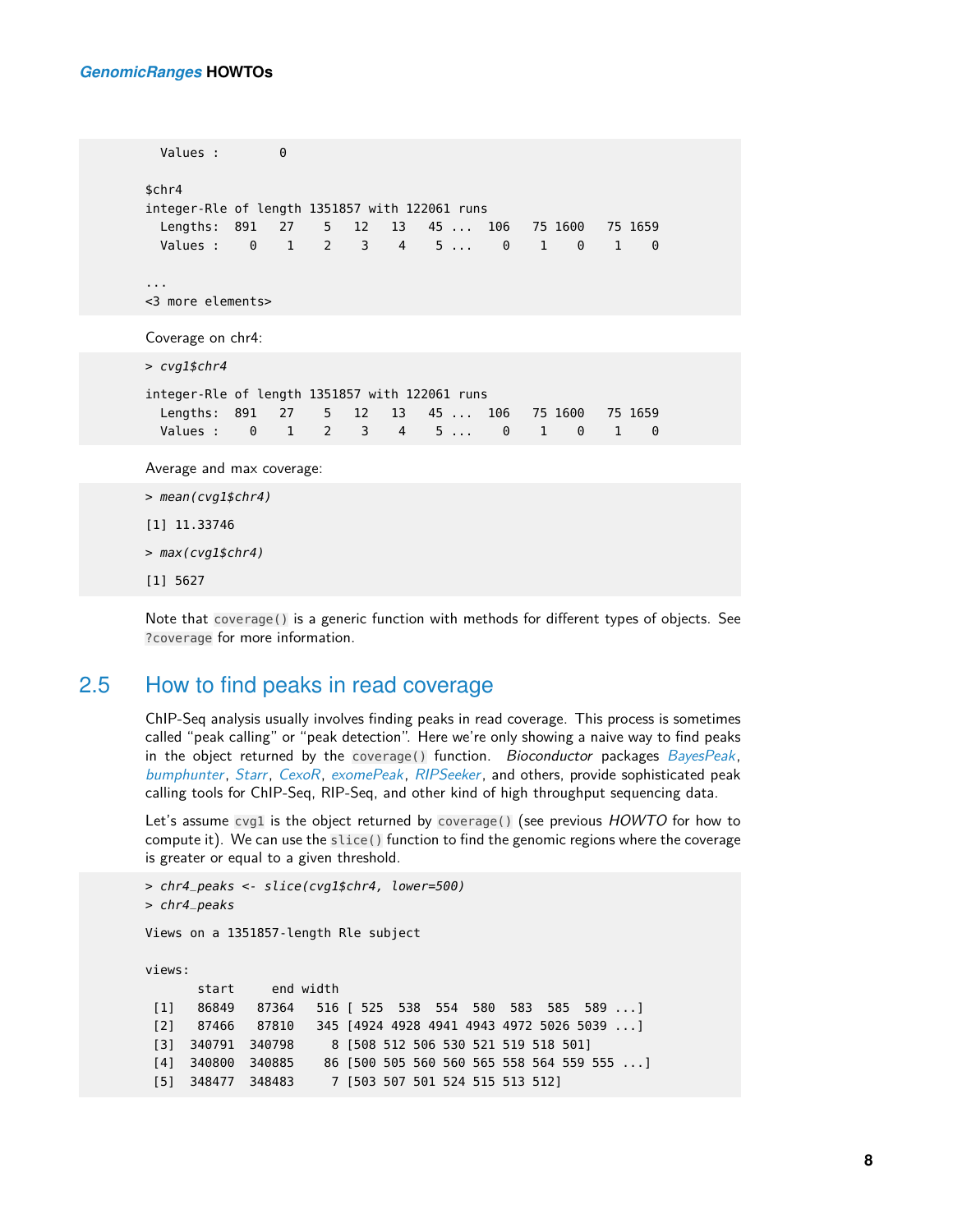```
[6] 348488 348571 84 [554 554 559 552 558 553 549 550 559 ...]
 [7] 692512 692530 19 [502 507 508 518 520 522 524 526 547 ...]
 [8] 692551 692657 107 [ 530 549 555 635 645 723 725 ...]
 [9] 692798 692800 3 [503 500 503]
 ... ... ... ... ...
[34] 1054306 1054306 1 [502]
[35] 1054349 1054349 1 [501]
[36] 1054355 1054444 90 [510 521 525 532 532 539 549 555 557 ...]
[37] 1054448 1054476 29 [502 507 516 517 508 517 525 528 532 ...]
[38] 1054479 1054482 4 [504 503 506 507]
[39] 1054509 1054509 1 [500]
[40] 1054511 1054511 1 [502]
[41] 1054521 1054623 103 [529 521 529 530 524 525 547 540 536 ...]
[42] 1054653 1054717 65 [520 519 516 528 526 585 591 589 584 ...]
> length(chr4_peaks) # nb of peaks
[1] 42
```
The weight of a given peak can be defined as the number of aligned nucleotides that belong to the peak (a.k.a. the area under the peak in mathematics). It can be obtained with sum():

```
> sum(chr4_peaks)
[1] 1726347 1300700 4115 52301 3575 51233 10382 95103
 [9] 1506 500 2051 500 5834 10382 92163 500
[17] 88678 1512 500 11518 14514 5915 3598 7821
[25] 511 508 503 500 1547 8961 43426 22842
[33] 503 502 501 51881 15116 2020 500 502
[41] 67010 40496
```
#### 2.6 How to retrieve a gene model from the UCSC genome browser

<span id="page-8-0"></span>See introduction for a quick description of what gene models and  $TxDb$  objects are. We can use the makeTranscriptDbFromUCSC() function from the *[GenomicFeatures](http://bioconductor.org/packages/GenomicFeatures)* package to import a UCSC genome browser track as a  $TxDb$  object.

```
> library(GenomicFeatures)
```
- > ### Internet connection required! Can take several minutes...
- > txdb <- makeTxDbFromUCSC(genome="sacCer2", tablename="ensGene")

See ?makeTxDbFromUCSC in the [GenomicFeatures](http://bioconductor.org/packages/GenomicFeatures) package for more information.

Note that some of the most frequently used gene models are available as TxDb packages. A TxDb package consists of a pre-made  $TxDb$  object wrapped into an annotation data package. Go to [http://bioconductor.org/packages/release/BiocViews.html#\\_\\_\\_TxDb](http://bioconductor.org/packages/release/BiocViews.html#___TxDb) to browse the list of available TxDb packages.

```
> library(TxDb.Hsapiens.UCSC.hg19.knownGene)
```
> txdb <- TxDb.Hsapiens.UCSC.hg19.knownGene

```
> txdb
```
TxDb object: # Db type: TxDb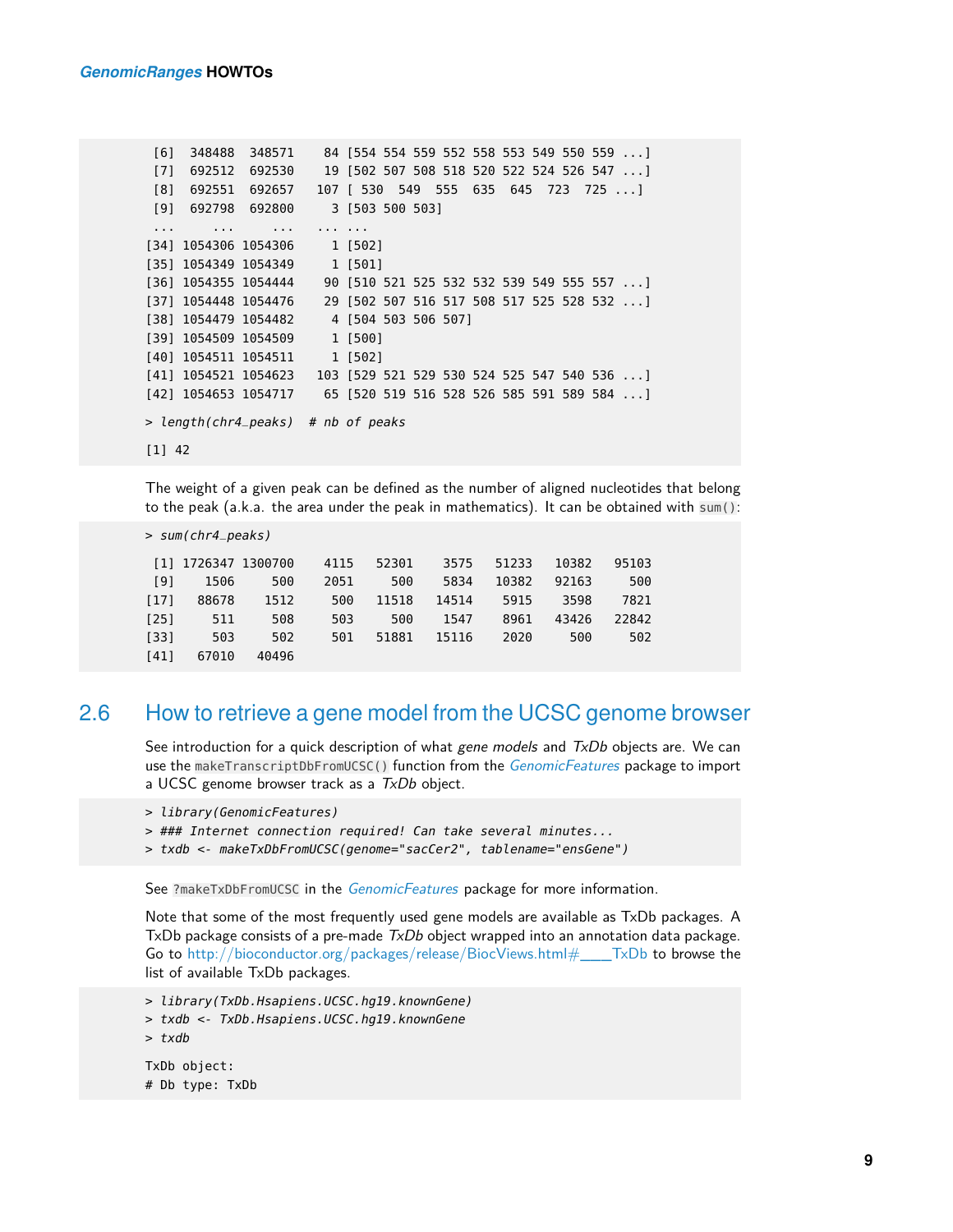```
# Supporting package: GenomicFeatures
# Data source: UCSC
# Genome: hg19
# Organism: Homo sapiens
# Taxonomy ID: 9606
# UCSC Table: knownGene
# Resource URL: http://genome.ucsc.edu/
# Type of Gene ID: Entrez Gene ID
# Full dataset: yes
# miRBase build ID: GRCh37
# transcript_nrow: 82960
# exon_nrow: 289969
# cds_nrow: 237533
# Db created by: GenomicFeatures package from Bioconductor
# Creation time: 2015-10-07 18:11:28 +0000 (Wed, 07 Oct 2015)
# GenomicFeatures version at creation time: 1.21.30
# RSQLite version at creation time: 1.0.0
```
# DBSCHEMAVERSION: 1.1

Extract the transcript coordinates from this gene model:

```
> transcripts(txdb)
```

```
GRanges object with 82960 ranges and 2 metadata columns:
```

|                   | segnames                                            |                  | ranges strand | tx_id                   | tx_name                                                                       |
|-------------------|-----------------------------------------------------|------------------|---------------|-------------------------|-------------------------------------------------------------------------------|
|                   | <rle></rle>                                         |                  |               |                         | <iranges> <rle>   <integer> <character></character></integer></rle></iranges> |
| $\lceil 1 \rceil$ |                                                     | chr1 11874-14409 | $\ddot{}$     | $\mathbf{1}$            | $uc001$ aaa.3                                                                 |
| $[2]$             |                                                     | chr1 11874-14409 | $+$           | $\overline{2}$          | uc@1@nxa.1                                                                    |
| $\lceil 3 \rceil$ |                                                     | chr1 11874-14409 | $+$           |                         | 3 uc010nxr.1                                                                  |
| $\cdots$          | $\cdots$                                            | $\cdots$         |               | $\cdot$ $\cdot$ $\cdot$ | $\cdot$ $\cdot$ $\cdot$                                                       |
|                   | [82958] chrUn_gl000243 11501-11530                  |                  | $+$           | 82958                   | $uc011$ mgw.1                                                                 |
|                   | [82959] chrUn_gl000243 13608-13637                  |                  | $+$           | 82959                   | uc@22bra.1                                                                    |
|                   | [82960] chrUn_gl000247 5787-5816                    |                  | $-$           | 82960                   | uc@22brr.1                                                                    |
|                   |                                                     |                  |               |                         |                                                                               |
|                   | seginfo: 93 sequences (1 circular) from hq19 genome |                  |               |                         |                                                                               |

#### 2.7 How to retrieve a gene model from Ensembl

<span id="page-9-0"></span>See introduction for a quick description of what gene models and  $TxDb$  objects are. We can use the makeTranscriptDbFromBiomart() function from the [GenomicFeatures](http://bioconductor.org/packages/GenomicFeatures) package to retrieve a gene model from the Ensembl Mart.

```
> library(GenomicFeatures)
```
- > ### Internet connection required! Can take several minutes...
- > txdb <- makeTxDbFromBiomart(biomart="ensembl",
- + dataset="hsapiens\_gene\_ensembl")

See ?makeTxDbFromBiomart in the *[GenomicFeatures](http://bioconductor.org/packages/GenomicFeatures)* package for more information.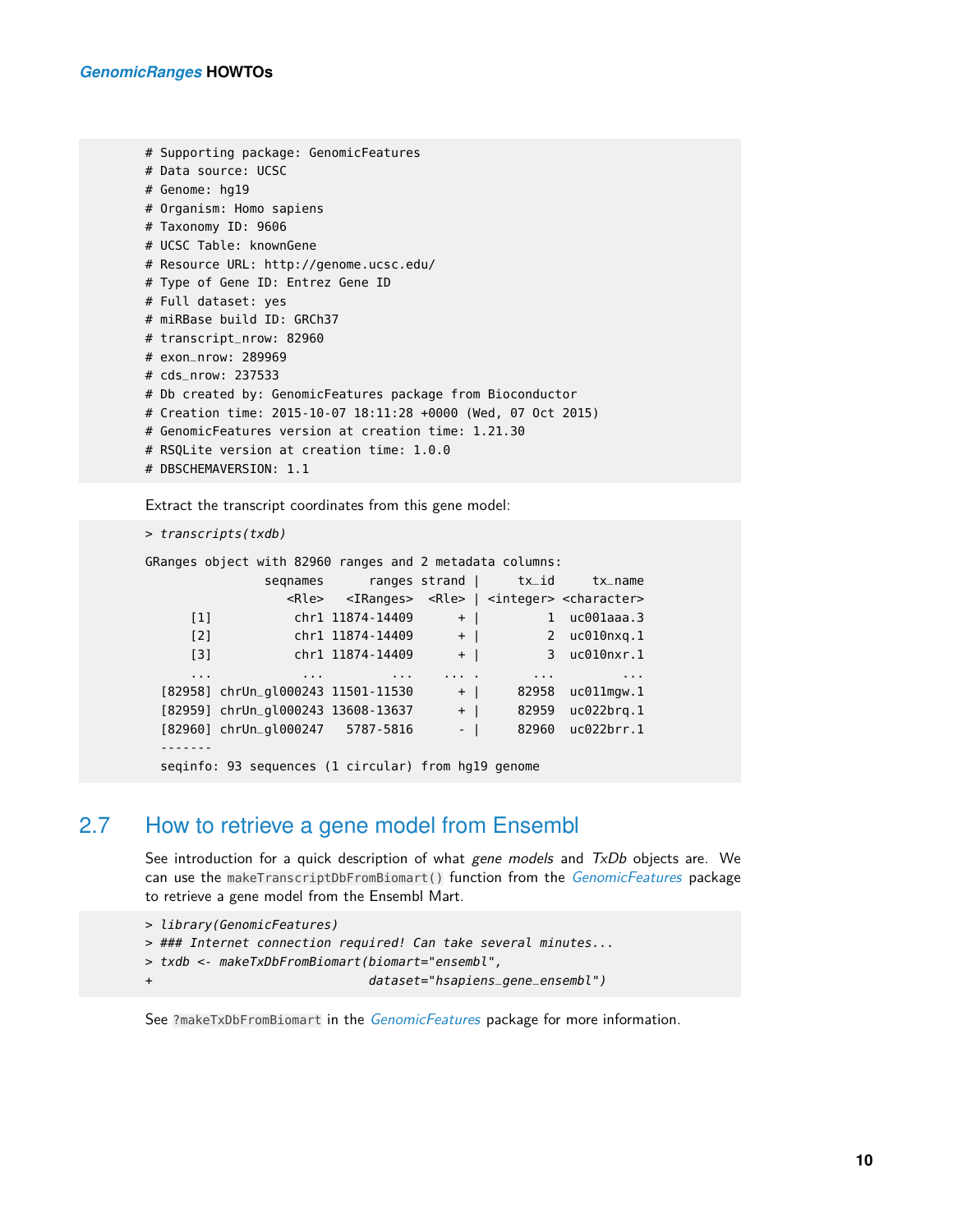Note that some of the most frequently used gene models are available as TxDb packages. A TxDb package consists of a pre-made  $TxDb$  object wrapped into an annotation data package. Go to [http://bioconductor.org/packages/release/BiocViews.html#\\_\\_\\_TxDb](http://bioconductor.org/packages/release/BiocViews.html#___TxDb) to browse the list of available TxDb packages.

```
> library(TxDb.Athaliana.BioMart.plantsmart22)
> txdb <- TxDb.Athaliana.BioMart.plantsmart22
> txdb
TxDb object:
# Db type: TxDb
# Supporting package: GenomicFeatures
# Data source: BioMart
# Organism: Arabidopsis thaliana
# Resource URL: www.biomart.org:80
# BioMart database: plants_mart_22
# BioMart database version: ENSEMBL PLANTS 22 (EBI UK)
# BioMart dataset: athaliana_eg_gene
# BioMart dataset description: Arabidopsis thaliana genes (TAIR10 (2010-09-TAIR10))
# BioMart dataset version: TAIR10 (2010-09-TAIR10)
# Full dataset: yes
# miRBase build ID: NA
# transcript_nrow: 41671
# exon_nrow: 171013
# cds_nrow: 147494
# Db created by: GenomicFeatures package from Bioconductor
# Creation time: 2014-09-26 11:23:54 -0700 (Fri, 26 Sep 2014)
# GenomicFeatures version at creation time: 1.17.17
# RSQLite version at creation time: 0.11.4
# DBSCHEMAVERSION: 1.0
# TaxID: 3702
```
Extract the exon coordinates from this gene model:

> exons(txdb)

<span id="page-10-0"></span>

|          |                   |              |  |                  |     |      | GRanges object with 171013 ranges and 1 metadata column:     |  |
|----------|-------------------|--------------|--|------------------|-----|------|--------------------------------------------------------------|--|
|          |                   | segnames     |  |                  |     |      | ranges strand $ $ exon_id                                    |  |
|          |                   | <rle></rle>  |  |                  |     |      | <iranges> <rle>   <integer></integer></rle></iranges>        |  |
|          | $\lceil 1 \rceil$ | 1            |  | 3631-3913        | $+$ |      | 1                                                            |  |
|          | $[2]$             | 1            |  | 3996-4276        | $+$ |      | 2                                                            |  |
|          | $\lceil 3 \rceil$ | $\mathbf{1}$ |  | 4486-4605        | $+$ |      | 3                                                            |  |
|          | $\cdots$          | $\cdots$     |  | $\sim$ $\sim$    |     |      | $\cdots$                                                     |  |
| [171011] |                   |              |  | Pt 137869-137940 |     | $-1$ | 171011                                                       |  |
| [171012] |                   |              |  | Pt 144921-145154 |     | $-1$ | 171012                                                       |  |
| [171013] |                   |              |  | Pt 145291-152175 |     | $-1$ | 171013                                                       |  |
|          |                   |              |  |                  |     |      |                                                              |  |
|          |                   |              |  |                  |     |      | seginfo: 7 sequences (1 circular) from an unspecified genome |  |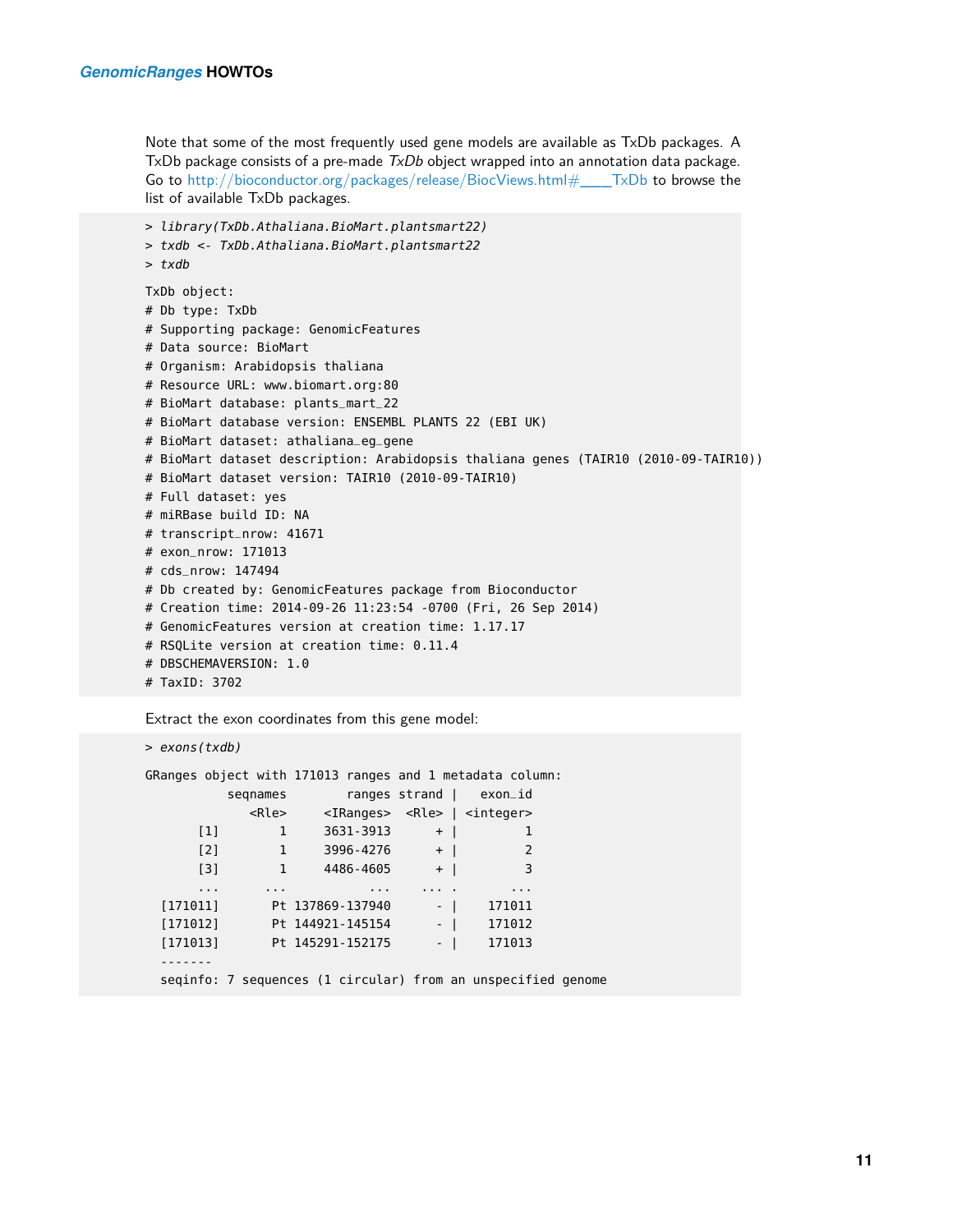#### 2.8 How to load a gene model from a GFF or GTF file

See introduction for a quick description of what gene models and  $TxDb$  objects are. We can use the makeTranscriptDbFromGFF() function from the *[GenomicFeatures](http://bioconductor.org/packages/GenomicFeatures)* package to import a GFF or GTF file as a TxDb object.

```
> library(GenomicFeatures)
> gff_file <- system.file("extdata", "GFF3_files", "a.gff3",
+ package="GenomicFeatures")
> txdb <- makeTxDbFromGFF(gff_file, format="gff3")
> txdb
TxDb object:
# Db type: TxDb
# Supporting package: GenomicFeatures
# Data source: /home/biocbuild/bbs-3.15-bioc/R/library/GenomicFeatures/extdata/GFF3_files/a.gff3
# Organism: NA
# Taxonomy ID: NA
# miRBase build ID: NA
# Genome: NA
# Nb of transcripts: 488
# Db created by: GenomicFeatures package from Bioconductor
# Creation time: 2022-04-26 16:44:38 -0400 (Tue, 26 Apr 2022)
# GenomicFeatures version at creation time: 1.48.0
# RSQLite version at creation time: 2.2.12
# DBSCHEMAVERSION: 1.2
```
See ?makeTxDbFromGFF in the *[GenomicFeatures](http://bioconductor.org/packages/GenomicFeatures)* package for more information.

Extract the exon coordinates grouped by gene from this gene model:

```
> exonsBy(txdb, by="gene")
GRangesList object of length 488:
$Solyc00g005000.2
GRanges object with 2 ranges and 2 metadata columns:
       seqnames ranges strand | exon_id exon_name
         <Rle> <IRanges> <Rle> | <integer> <character>
  [1] SL2.40ch00 16437-17275 + | 1 Solyc00g005000.2.1.1
  [2] SL2.40ch00 17336-18189 + | 2 Solyc00g005000.2.1.2
  -------
 seqinfo: 1 sequence from an unspecified genome; no seqlengths
$Solyc00g005020.1
GRanges object with 3 ranges and 2 metadata columns:
       seqnames ranges strand | exon_id exon_name
         <Rle> <IRanges> <Rle> | <integer> <character>
  [1] SL2.40ch00 68062-68211 + | 3 Solyc00g005020.1.1.1
  [2] SL2.40ch00 68344-68568 + | 4 Solyc00g005020.1.1.2
  [3] SL2.40ch00 68654-68764 + | 5 Solyc00g005020.1.1.3
 -------
 seqinfo: 1 sequence from an unspecified genome; no seqlengths
```

```
$Solyc00g005040.2
```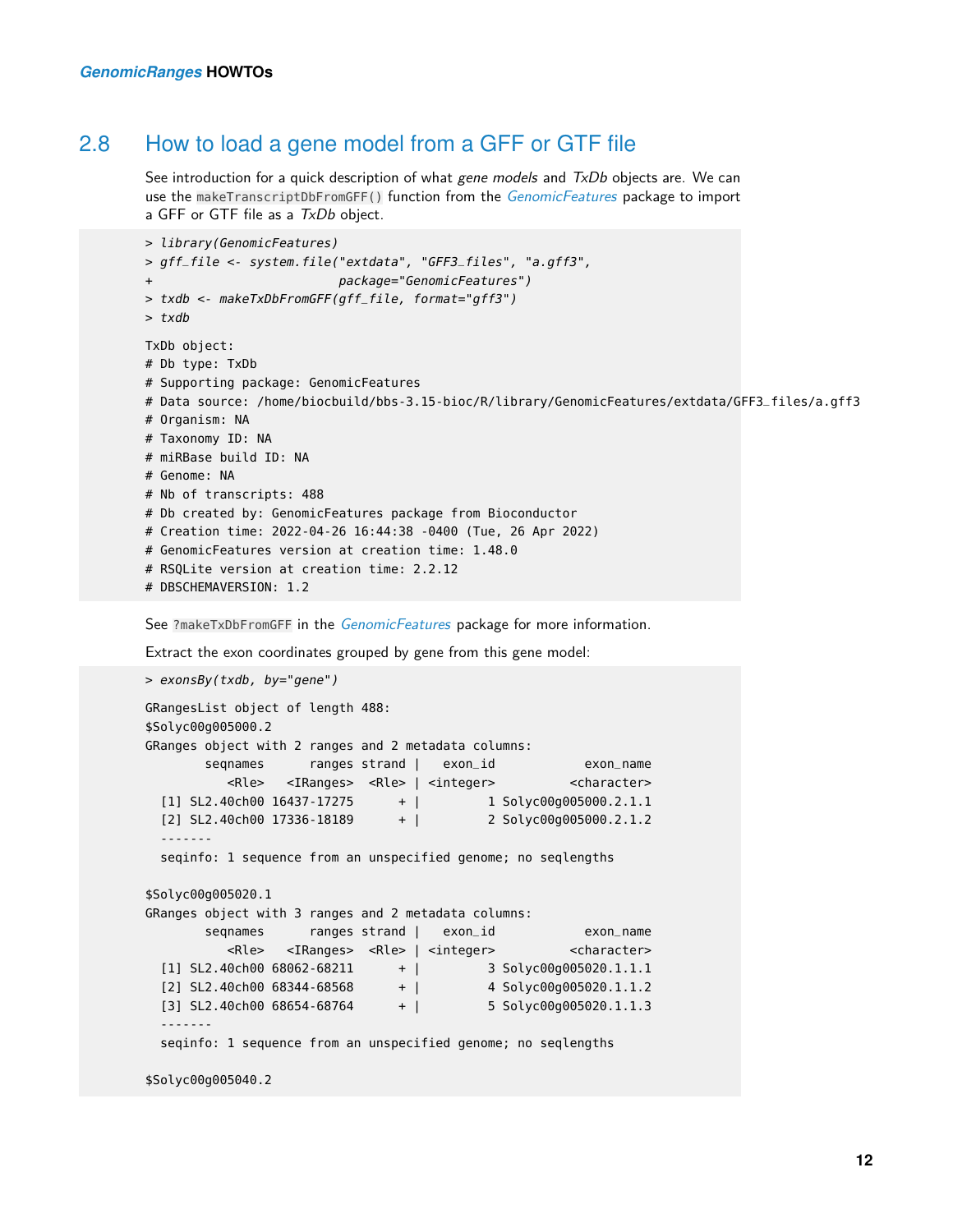```
GRanges object with 4 ranges and 2 metadata columns:
      seqnames ranges strand | exon_id exon_name
         <Rle> <IRanges> <Rle> | <integer> <character>
 [1] SL2.40ch00 550920-550945 + | 6 Solyc00g005040.2.1.1
 [2] SL2.40ch00 551034-551132 + | 7 Solyc00g005040.2.1.2
 [3] SL2.40ch00 551218-551250 + | 8 Solyc00g005040.2.1.3
 [4] SL2.40ch00 551343-551576 + | 9 Solyc00g005040.2.1.4
 -------
 seqinfo: 1 sequence from an unspecified genome; no seqlengths
...
<485 more elements>
```
#### 2.9 How to retrieve a gene model from *[AnnotationHub](http://bioconductor.org/packages/AnnotationHub)*

<span id="page-12-0"></span>When a gene model is not available as a *GRanges* or *GRangesList* object or as a *Bioconductor* data package, it may be available on  $AnnotationHub$ . In this  $HOWTO$ , will look for a gene model for Drosophila melanogaster on [AnnotationHub](http://bioconductor.org/packages/AnnotationHub). Create a 'hub' and then filter on Drosophila melanogaster:

```
> library(AnnotationHub)
```

```
> ### Internet connection required!
```
- > hub <- AnnotationHub()
- > hub <- subset(hub, hub\$species=='Drosophila melanogaster')

There are 87 files that match Drosophila melanogaster. If you look at the metadata in hub, you can see that the 7th record representes a GRanges object from UCSC

```
> length(hub)
[1] 449
> head(names(hub))
[1] "AH6789" "AH6790" "AH6791" "AH6792" "AH6793" "AH6794"
> head(hub$title, n=10)
 [1] "Assembly" "GDP Insertions" "BAC End Pairs" "FlyBase Genes"
 [5] "RefSeq Genes" "Ensembl Genes" "CONTRAST" "Human Proteins"
 [9] "Spliced ESTs" "Other mRNAs"
> ## then look at a specific slice of the hub object.
> hub[7]AnnotationHub with 1 record
# snapshotDate(): 2022-04-21
# names(): AH6795
# $dataprovider: UCSC
# $species: Drosophila melanogaster
# $rdataclass: GRanges
# $rdatadateadded: 2013-04-04
# $title: CONTRAST
# $description: GRanges object from on UCSC track â€~CONTRAST'
```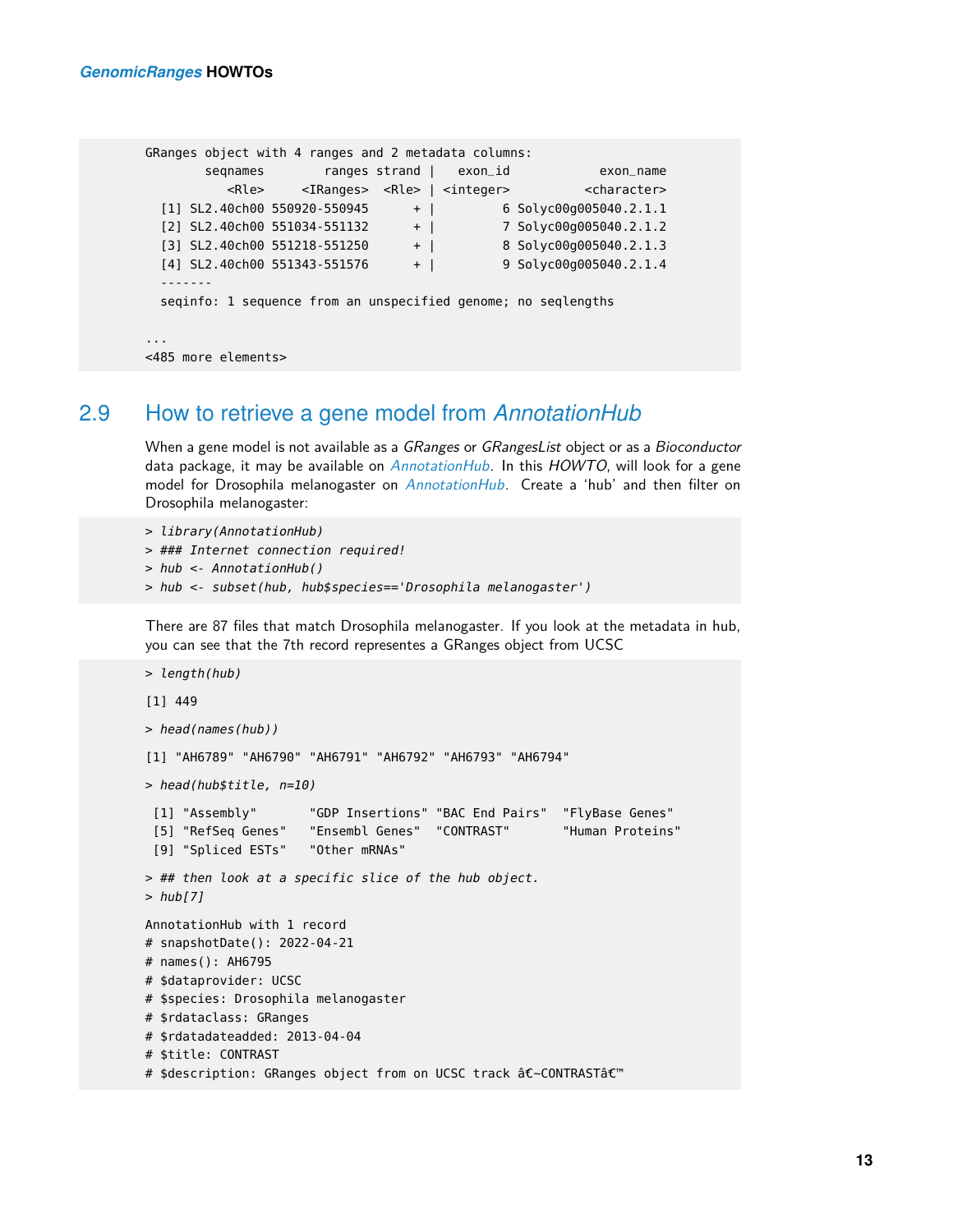```
# $taxonomyid: 7227
# $genome: dm3
# $sourcetype: UCSC track
# $sourceurl: rtracklayer://hgdownload.cse.ucsc.edu/goldenpath/dm3/d...
# $sourcesize: NA
# $tags: c("contrastGene", "UCSC", "track", "Gene",
# "Transcript", "Annotation")
# retrieve record with 'object[["AH6795"]]'
```
So you can retrieve that dm3 file as a GRanges like this:

```
> gr <- hub[[names(hub)[7]]]
> summary(gr)
```
[1] "GRanges object with 13504 ranges and 5 metadata columns"

The metadata fields contain the details of file origin and content.

```
> metadata(gr)
$AnnotationHubName
[1] "AH6795"
%AnnotationH<br>[1] "AH6795"<br>$`File Name`
[1] "contrastGene"
$`File Name`<br>[1] "contrastG<br>$`Data Source`
[1] "rtracklayer://hgdownload.cse.ucsc.edu/goldenpath/dm3/database/contrastGene"
$Provider
[1] "UCSC"
$Organism
[1] "Drosophila melanogaster"
$Organism<br>[1] "Drosophil<br>$`Taxonomy ID`
[1] 7227
Split the GRanges object by gene name to get a GRangesList object of transcript ranges
```
grouped by gene.

> txbygn <- split(gr, gr\$name)

You can now use txbygn with the summarizeOverlaps function to prepare a table of read counts for RNA-Seq differential gene expression.

<span id="page-13-0"></span>Note that before passing txbygn to summarizeOverlaps, you should confirm that the seqlevels (chromosome names) in it match those in the BAM file. See ?renameSeqlevels, ?keepSe qlevels and ?seqlevels for examples of renaming seqlevels.

#### 2.10 How to annotate peaks in read coverage

<span id="page-13-1"></span>[coming soon...]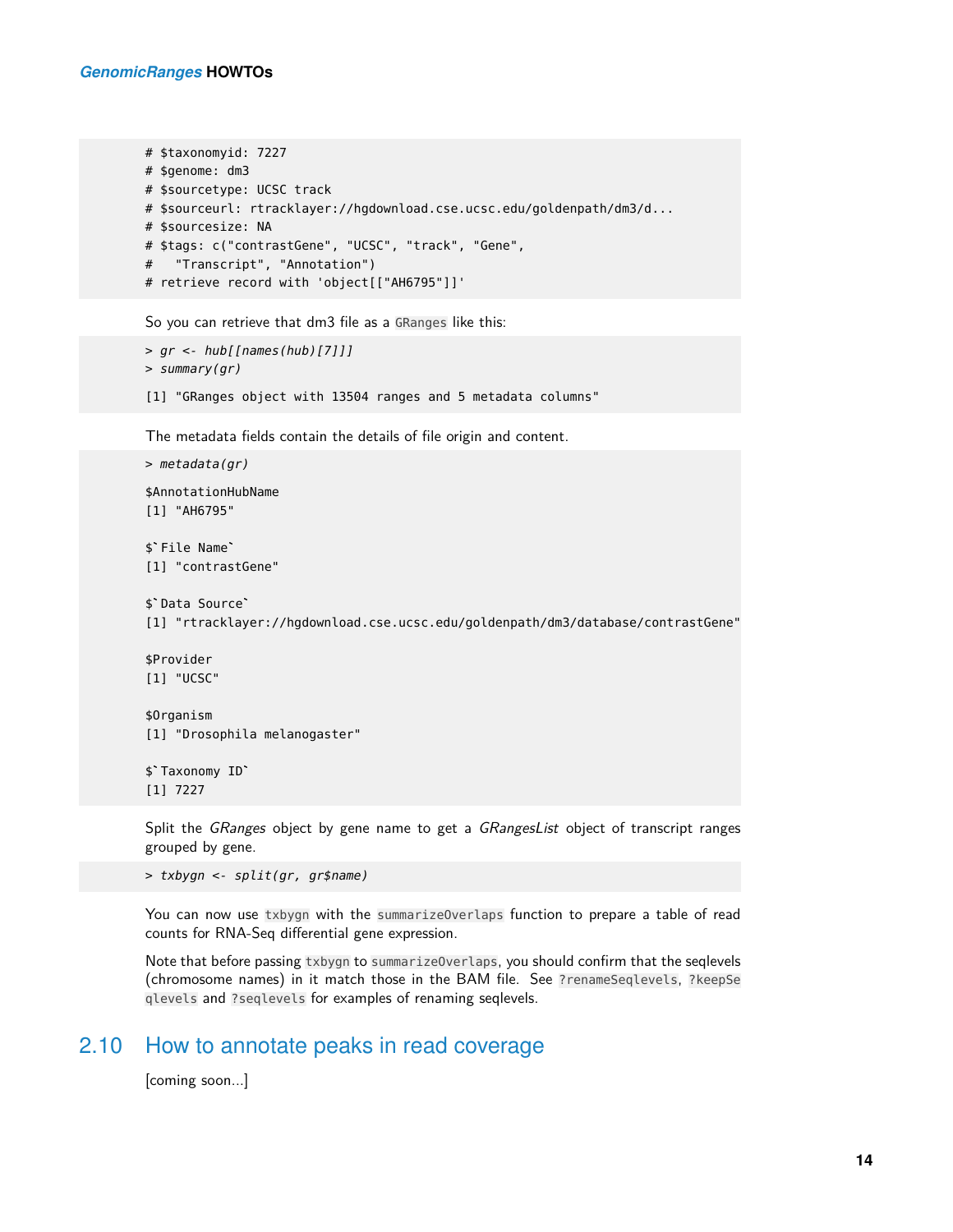#### 2.11 How to prepare a table of read counts for RNA-Seq differential gene expression

Methods for RNA-Seq gene expression analysis generally require a table of counts that summarize the number of reads that overlap or 'hit' a particular gene. In this HOWTO we count with the summarizeOverlaps function from the [GenomicAlignments](http://bioconductor.org/packages/GenomicAlignments) package and create a count table from the results.

Other packages that provide read counting are [Rsubread](http://bioconductor.org/packages/Rsubread) and [easyRNASeq](http://bioconductor.org/packages/easyRNASeq). The [parathy](http://bioconductor.org/packages/parathyroidSE)[roidSE](http://bioconductor.org/packages/parathyroidSE) package vignette contains a workflow on counting and other common operations required for differential expression analysis.

As sample data we use the *[pasillaBamSubset](http://bioconductor.org/packages/pasillaBamSubset)* data package described in the introduction.

```
> library(pasillaBamSubset)
```
- > reads <- c(untrt1=untreated1\_chr4(), # single-end reads
- $untrt3=untreated3_{ch}r4()$  # paired-end reads

summarizeOverlaps requires the name of a BAM file(s) and a gene model to count against. See introduction for a quick description of what a gene models is. The gene model must match the genome build the reads in the BAM file were aligned to. For the pasilla data this is dm3 Dmelanogaster which is available as a *Bioconductor* package. Load the package and extract the exon ranges grouped by gene:

```
> library(TxDb.Dmelanogaster.UCSC.dm3.ensGene)
```

```
> exbygene <- exonsBy(TxDb.Dmelanogaster.UCSC.dm3.ensGene, "gene")
```
exbygene is a GRangesList object with one list element per gene in the gene model.

summarizeOverlaps automatically sets a yieldSize on large BAM files and iterates over them in chunks. When reading paired-end data set the singleEnd argument to FALSE. See ?summarizeOverlaps for details reguarding the count modes and additional arguments.

```
> library(GenomicAlignments)
> se <- summarizeOverlaps(exbygene, reads, mode="IntersectionNotEmpty")
```
The return object is a SummarizedExperiment with counts accessible with the assays accessor:

```
> class(se)
```

```
[1] "RangedSummarizedExperiment"
attr(,"package")
[1] "SummarizedExperiment"
> head(table(assays(se)$counts))
   0 1 2 3 4 5
31188 2 6 3 4 4
```
The count vector is the same length as exbygene:

```
> identical(length(exbygene), length(assays(se)$counts))
```

```
[1] FALSE
```
A copy of exbygene is stored in the se object and accessible with rowRanges accessor: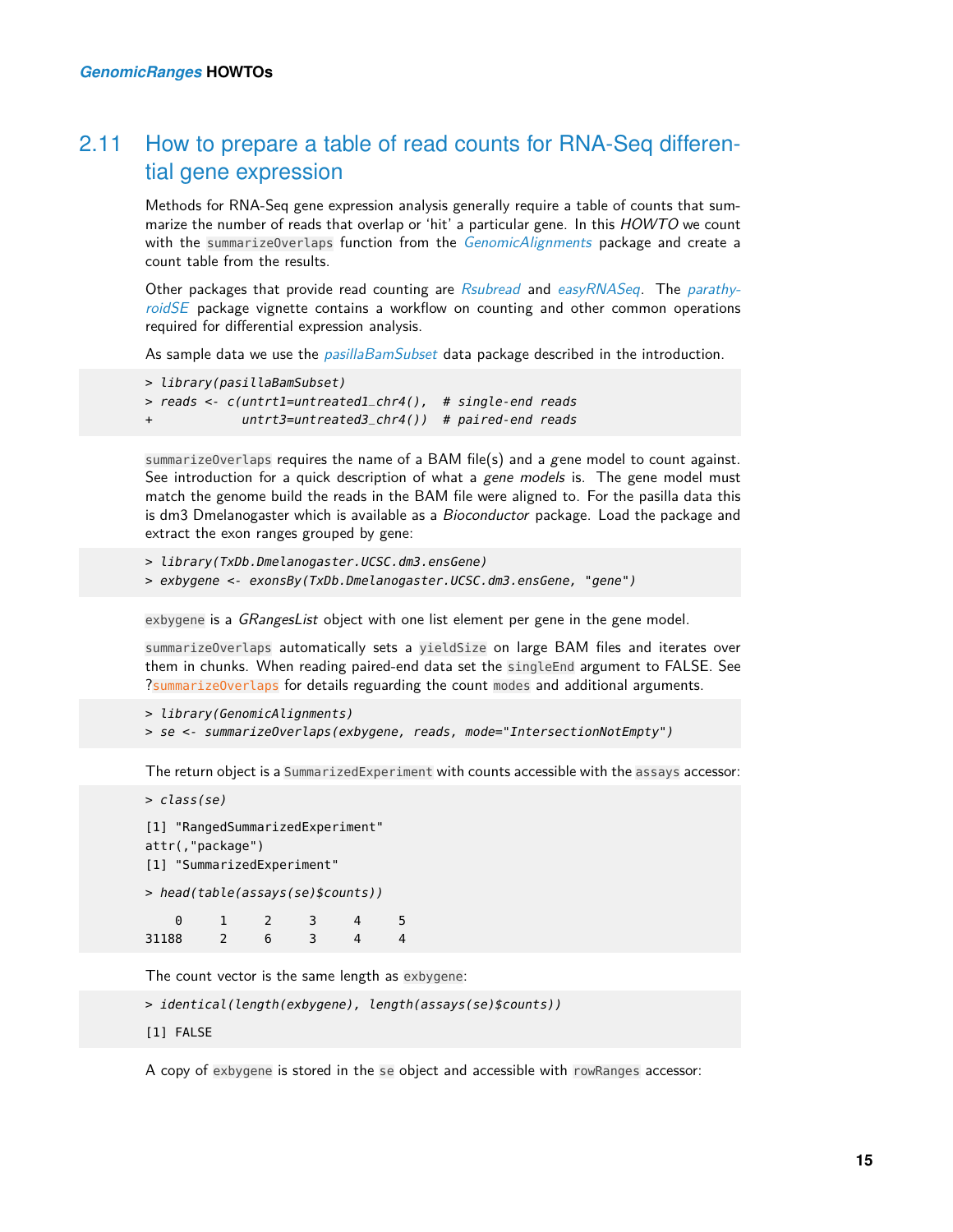```
> rowRanges(se)
GRangesList object of length 15682:
$FBgn0000003
GRanges object with 1 range and 2 metadata columns:
     seqnames ranges strand | exon_id exon_name
       <Rle> <IRanges> <Rle> | <integer> <character>
 [1] chr3R 2648220-2648518 + | 45123 <NA>
  -------
 seqinfo: 15 sequences (1 circular) from dm3 genome
$FBgn0000008
GRanges object with 13 ranges and 2 metadata columns:
     seqnames ranges strand | exon_id exon_name
        <Rle> <IRanges> <Rle> | <integer> <character>
  [1] chr2R 18024494-18024531 + | 20314 <NA>
  [2] chr2R 18024496-18024713 + | 20315 <NA>
  [3] chr2R 18024938-18025756 + | 20316 <NA>
  ... ... ... ... . ... ...
 [11] chr2R 18059821-18059938 + | 20328 <NA>
 [12] chr2R 18060002-18060339 + | 20329 <NA>
 [13] chr2R 18060002-18060346 + | 20330 <NA>
  -------
 seqinfo: 15 sequences (1 circular) from dm3 genome
...
```
<15680 more elements>

Two popular packages for RNA-Seq differential gene expression are [DESeq2](http://bioconductor.org/packages/DESeq2) and [edgeR](http://bioconductor.org/packages/edgeR). Tables of counts per gene are required for both and can be easily created with a vector of counts. Here we use the counts from our SummarizedExperiment object:

```
> colData(se)$trt <- factor(c("untrt", "untrt"), levels=c("trt", "untrt"))
> colData(se)
DataFrame with 2 rows and 1 column
           trt
       <factor>
untrt1 untrt
untrt3 untrt
> library(DESeq2)
> deseq <- DESeqDataSet(se, design= ~ 1)
> library(edgeR)
> edger <- DGEList(assays(se)$counts, group=rownames(colData(se)))
```
### <span id="page-15-0"></span>2.12 How to summarize junctions from a BAM file containing RNA-Seq reads

As sample data we use the *[pasillaBamSubset](http://bioconductor.org/packages/pasillaBamSubset)* data package described in the introduction.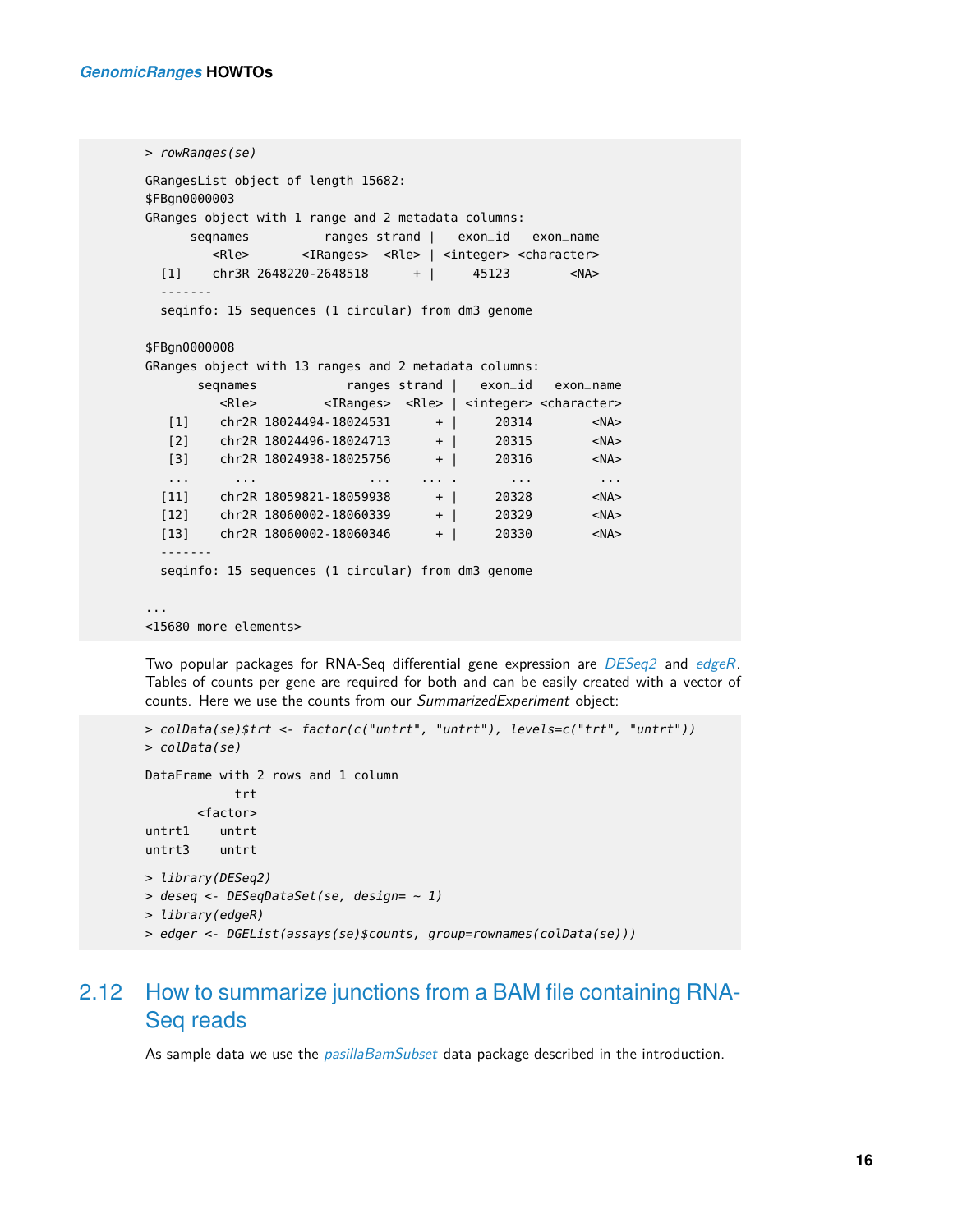```
> library(pasillaBamSubset)
> un1 <- untreated1_chr4() # single-end reads
> library(GenomicAlignments)
> reads1 <- readGAlignments(un1)
> reads1
GAlignments object with 204355 alignments and 0 metadata columns:
       seqnames strand cigar qwidth start end
         <Rle> <Rle> <character> <integer> <integer> <integer>
     [1] chr4 - 75M 75 892 966
     [2] chr4 - 75M 75 919 993
     [3] chr4 + 75M 75 924 998
     ... ... ... ... ... ... ...
 [204353] chr4 + 75M 75 1348268 1348342
 [204354] chr4 - 75M 75 1348449 1348523
 [204355] chr4 - 75M 75 1350124 1350198
          width njunc
       <integer> <integer>
    [1] 75 0
    [2] 75 0
    [3] 75 0
    ... ... ...
 [204353] 75 0
 [204354] 75 0
 [204355] 75 0
 -------
 seqinfo: 8 sequences from an unspecified genome
```
For each alignment, the aligner generated a CIGAR string that describes its "geometry", that is, the locations of insertions, deletions and junctions in the alignment. See the SAM Spec available on the SAMtools website for the details [\(http://samtools.sourceforge.net/\)](http://samtools.sourceforge.net/).

The summarizeJunctions() function from the [GenomicAlignments](http://bioconductor.org/packages/GenomicAlignments) package can be used to summarize the junctions in reads1.

```
> junc_summary <- summarizeJunctions(reads1)
> junc_summary
GRanges object with 910 ranges and 3 metadata columns:
     seqnames ranges strand | score plus_score
       <Rle> <IRanges> <Rle> | <integer> <integer>
  [1] chr4 5246-11972 * | 3 1
  [2] chr4 10346-10637 * | 1
  [3] chr4 27102-27166 * | 13 11
  ... ... ... ... . ... ...
 [908] chr4 1333752-1346734 * | 1 0
 [909] chr4 1334150-1347141 * | 1 1
 [910] chr4 1334557-1347539 * | 1 0
     minus_score
      <integer>
  [1] 2
  [2] 0
  [3] 2
```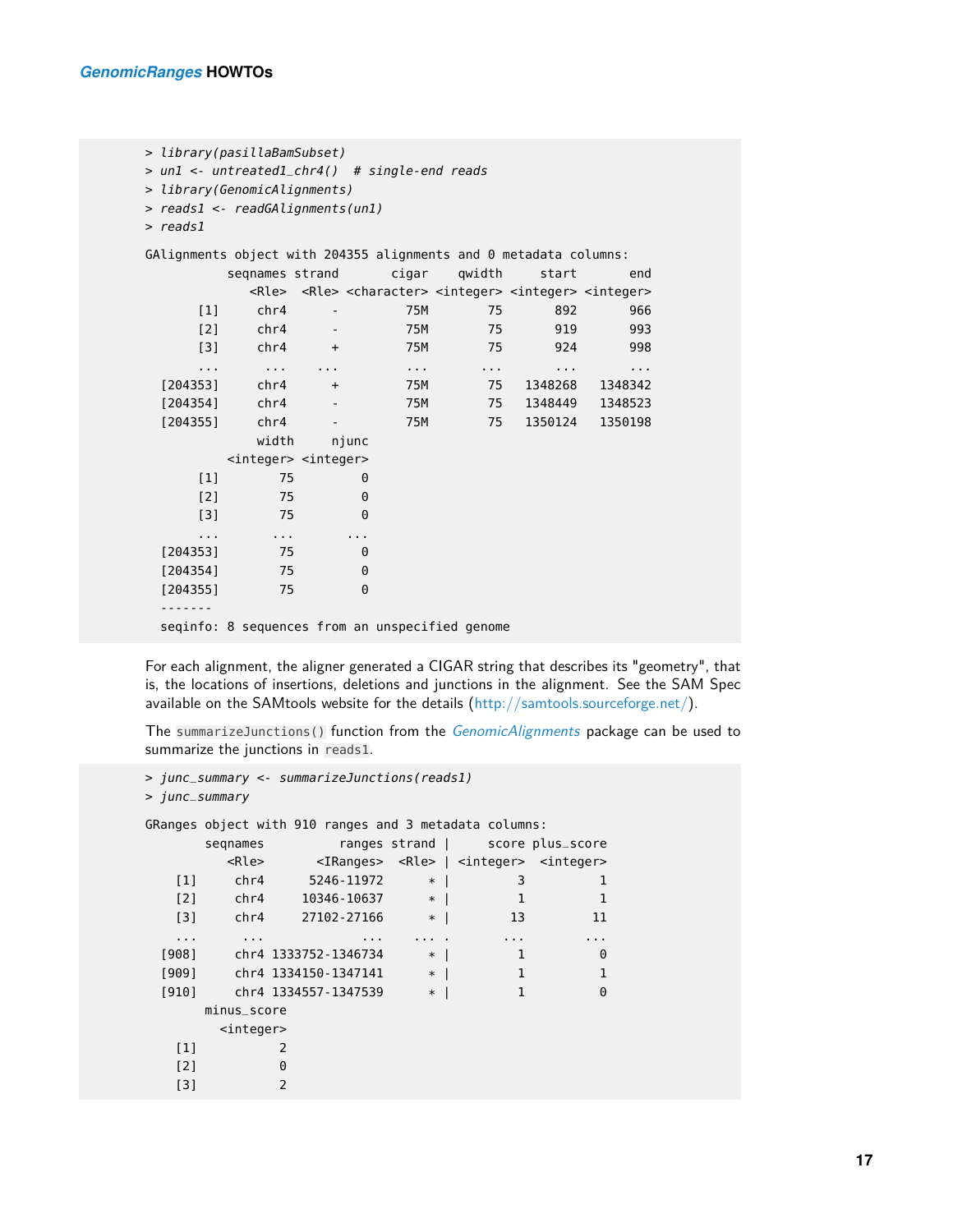... ...

| [908] |                        |                                                 |  |
|-------|------------------------|-------------------------------------------------|--|
| [909] | $\left( \cdot \right)$ |                                                 |  |
| [910] |                        |                                                 |  |
|       |                        |                                                 |  |
|       |                        | seqinfo: 8 sequences from an unspecified genome |  |

<span id="page-17-0"></span>See ?summarizeJunctions in the *[GenomicAlignments](http://bioconductor.org/packages/GenomicAlignments)* package for more information.

#### 2.13 How to get the exon and intron sequences of a given gene

The exon and intron sequences of a gene are essentially the DNA sequences of the introns and exons of all known transcripts of the gene. The first task is to identify all transcripts associated with the gene of interest. Our sample gene is the human TRAK2 which is involved in regulation of endosome-to-lysosome trafficking of membrane cargo. The Entrez gene id is '66008'.

```
> trak2 <- "66008"
```
The [TxDb.Hsapiens.UCSC.hg19.knownGene](http://bioconductor.org/packages/TxDb.Hsapiens.UCSC.hg19.knownGene) data package contains the gene model corresponding to the UCSC 'Known Genes' track.

> library(TxDb.Hsapiens.UCSC.hg19.knownGene)

> txdb <- TxDb.Hsapiens.UCSC.hg19.knownGene

The transcript ranges for all the genes in the gene model can be extracted with the tran scriptsBy function from the [GenomicFeatures](http://bioconductor.org/packages/GenomicFeatures) package. They will be returned in a named GRangesList object containing all the transcripts grouped by gene. In order to keep only the transcripts of the TRAK2 gene we will subset the GRangesList object using the [[ operator.

```
> library(GenomicFeatures)
> trak2_txs <- transcriptsBy(txdb, by="gene")[[trak2]]
> trak2_txs
GRanges object with 2 ranges and 2 metadata columns:
     seqnames ranges strand | tx_id tx_name
       <Rle> <IRanges> <Rle> | <integer> <character>
  [1] chr2 202241930-202316319 - | 12552 uc002uyb.4
  [2] chr2 202259851-202316319 - | 12553 uc002uyc.2
  -------
  seqinfo: 93 sequences (1 circular) from hg19 genome
```
trak2\_txs is a *GRanges* object with one range per transcript in the TRAK2 gene. The transcript names are stored in the tx\_name metadata column. We will need them to subset the extracted intron and exon regions:

```
> trak2_tx_names <- mcols(trak2_txs)$tx_name
> trak2_tx_names
[1] "uc002uyb.4" "uc002uyc.2"
```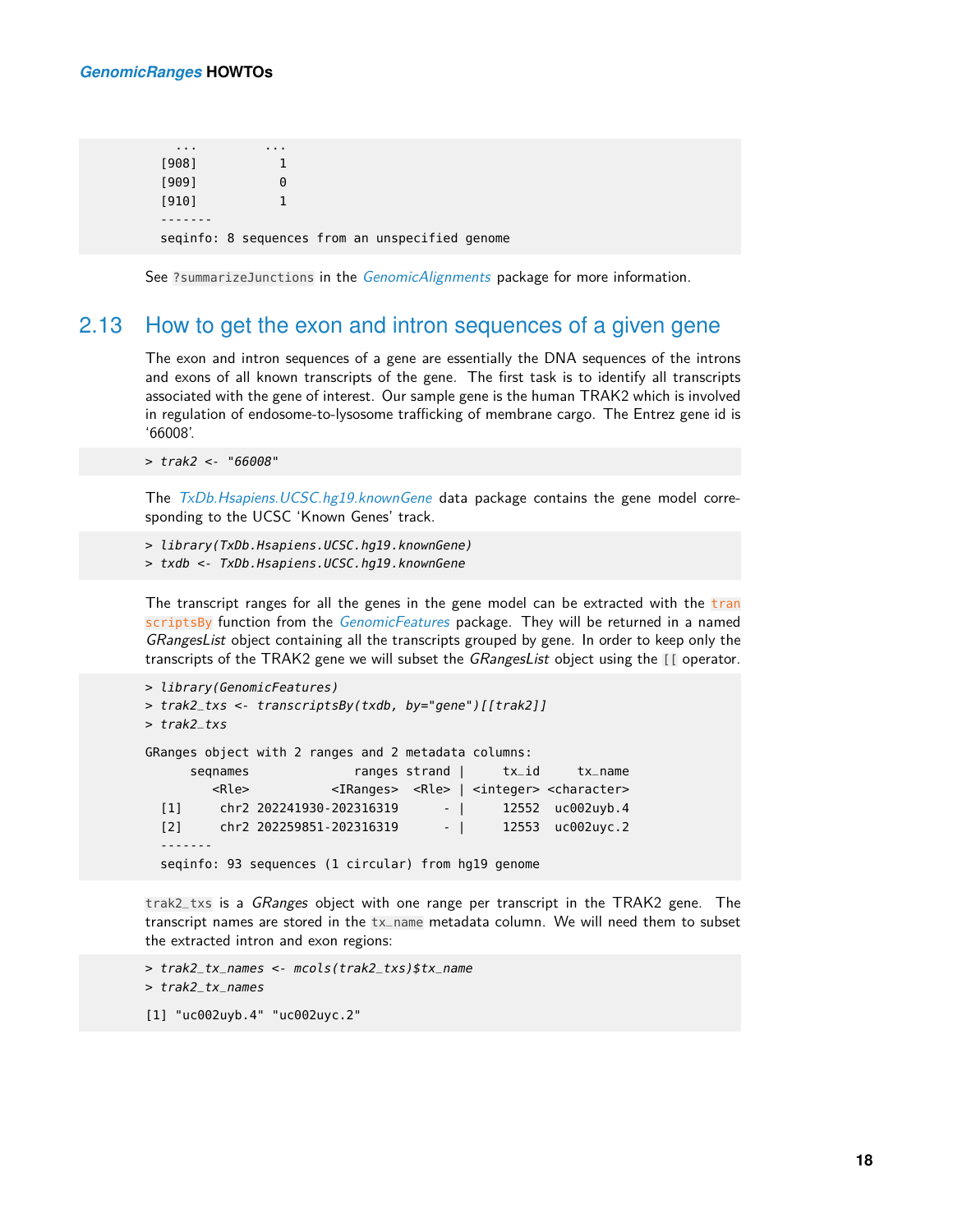The exon and intron genomic ranges for all the transcripts in the gene model can be extracted with the exonsBy and intronsByTranscript functions, respectively. Both functions return a GRangesList object. Then we keep only the exon and intron for the transcripts of the TRAK2 gene by subsetting each GRangesList object by the TRAK2 transcript names.

Extract the exon regions:

```
> trak2_exbytx <- exonsBy(txdb, "tx", use.names=TRUE)[trak2_tx_names]
> elementNROWS(trak2_exbytx)
uc002uyb.4 uc002uyc.2
        16 8
... and the intron regions:
> trak2_inbytx <- intronsByTranscript(txdb, use.names=TRUE)[trak2_tx_names]
> elementNROWS(trak2_inbytx)
```
uc002uyb.4 uc002uyc.2 15

Next we want the DNA sequences for these exons and introns. The getSeq function from the [Biostrings](http://bioconductor.org/packages/Biostrings) package can be used to query a [BSgenome](http://bioconductor.org/packages/BSgenome) object with a set of genomic ranges and retrieve the corresponding DNA sequences.

```
> library(BSgenome.Hsapiens.UCSC.hg19)
```
Extract the exon sequences:

```
> trak2_ex_seqs <- getSeq(Hsapiens, trak2_exbytx)
> trak2_ex_seqs
DNAStringSetList of length 2
[["uc002uyb.4"]] GCTGGGAGAGTGGCTCTCCTTTGGCTTCCCCAATTGTGTGGGGGCTGCCATT...
[["uc002uyc.2"]] GCTGGGAGAGTGGCTCTCCTTTGGCTTCCCCAATTGTGTGGGGGCTGCCATT...
> trak2_ex_seqs[["uc002uyb.4"]]
DNAStringSet object of length 16:
     width seq
 [1] 247 GCTGGGAGAGTGGCTCTCCTTTGGCTTCC...CGGACGACAGAGGATGCCGAACCACTCCA
 [2] 290 GTCATGACTGTCCAAAGTATGATAATCAC...CAATCACAGAGACTCGGAGAGCATCACTG
 [3] 195 ATGTCTGCTCCAATGAGGATCTCCCTGAA...CCTTGCTGAAGAGACTTTCCGTTACATGA
 ... ... ...
[14] 267 GATCACAAACTCTGTATCACTGGCAGCAG...CATTACTTCAGCAGGTGGACCAGTTACAG
[15] 106 TTGCAACCGCCAACCCAGGAAAGTGCCTG...CCCTCTGACATCACTCAGGTTACCCCCAG
[16] 4012 CTCTGGGTTCCCTTCATTATCCTGTGGAA...TTAATAAACATGAGTAGCTTGAATTTTCA
> trak2_ex_seqs[["uc002uyc.2"]]
DNAStringSet object of length 8:
    width seq
[1] 247 GCTGGGAGAGTGGCTCTCCTTTGGCTTCCC...CGGACGACAGAGGATGCCGAACCACTCCA
[2] 290 GTCATGACTGTCCAAAGTATGATAATCACA...CAATCACAGAGACTCGGAGAGCATCACTG
[3] 195 ATGTCTGCTCCAATGAGGATCTCCCTGAAG...CCTTGCTGAAGAGACTTTCCGTTACATGA
[4] 77 TTCTAGGCACAGACAGGGTGGAGCAGATGA...TCGACATGGTTACACATCTCCTGGCAGAG
[5] 117 AGGGATCGTGATCTGGAACTCGCTGCTCGA...AGGAGCAATTGGGACAAGCCTTTGATCAA
```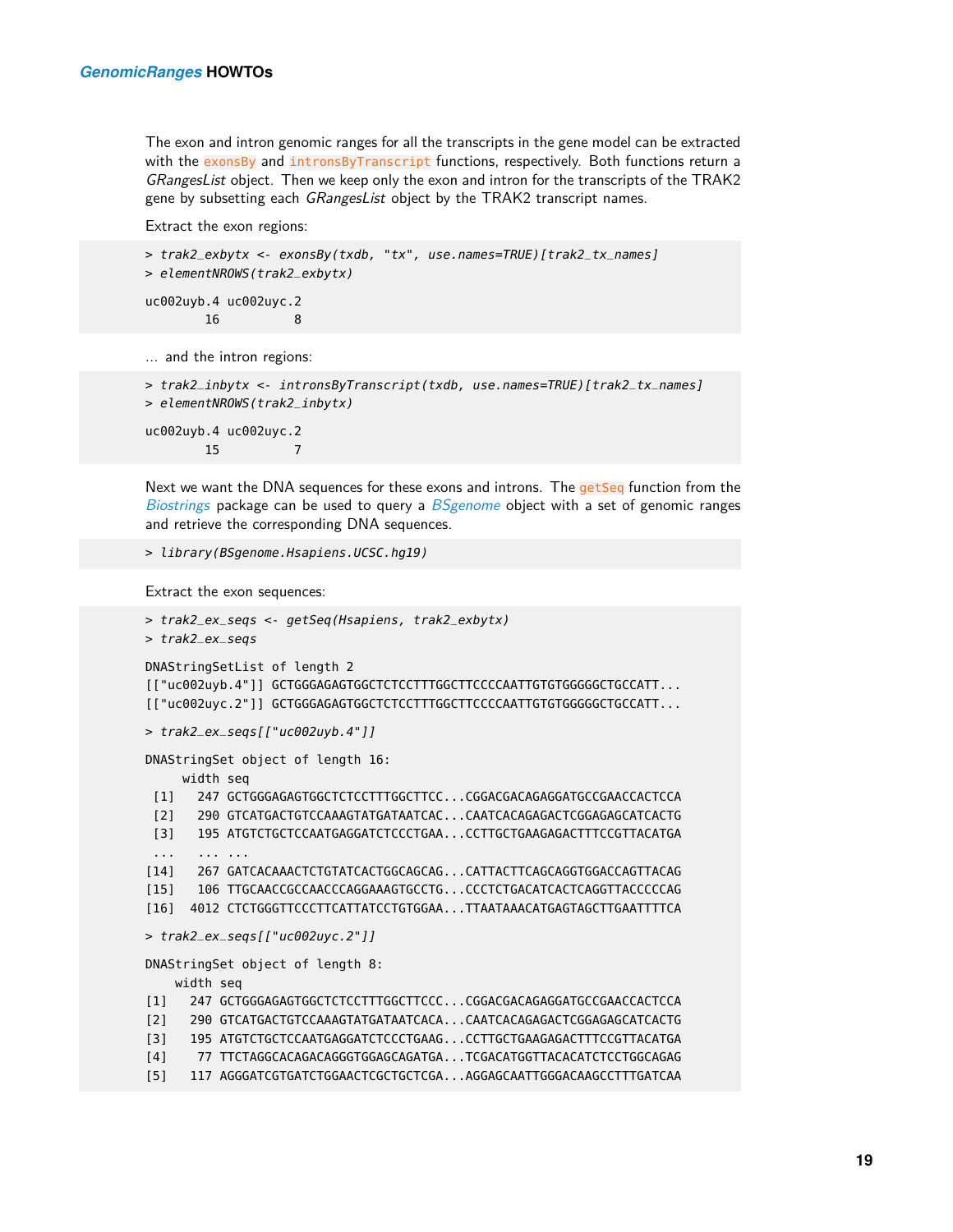```
[6] 210 GTTAATCAGCTGCAGCATGAGCTATGCAAG...AAGAAGAGAATATGGCTCTTCGATCCAAG
[7] 79 GCTTGTCACATAAAGACAGAAACTGTTACC...GCTTGTCAGCGACTGTGTTAAAGAACTTC
[8] 317 GTGAAACAAATGCTCAGATGTCCAGAATGA...AGATATCATGAATAAATACTTTCAAGTCA
... and the intron sequences:
> trak2_in_seqs <- getSeq(Hsapiens, trak2_inbytx)
> trak2_in_seqs
DNAStringSetList of length 2
[["uc002uyb.4"]] GTAAGAGTGCCTGGGAAATCTGGGGCCTCACTTCTTTCCTCAGCTATATTTT...
[["uc002uyc.2"]] GTGAGTATTAACATATTCTCTTTTGTACCTTTTTGGACAATTCTTTGGTAGG...
> trak2_in_seqs[["uc002uyb.4"]]
DNAStringSet object of length 15:
     width seq
 [1] 2892 GTAAGAGTGCCTGGGAAATCTGGGGCCTC...GTCTCCCACTTTTTTTTTTTTTTTTTAAG
 [2] 2001 GTGAGAAGAGTGTCTGGTTGAATATGGTA...TGTATTTGCTCCCTAAAAATCTATTTCAG
 [3] 1218 GTAATAAATCAGTAAGGGCCCTTACTAAG...TTTCCCCTTCCTTTGTTTTGCATATTCAG
 ... ... ...
[13] 6308 GTGAGTATTTTTTTTACTCTTTTAGTTTG...CTATAAATAGTTGTTTTTAACTATATTAG
[14] 12819 GTAAGTCCAGTTTAATAAATATTGAAGTG...GATTCATTTACATAGACTCTCCTCTTTAG
[15] 30643 GTGAGTAAGCTGTCCGCGCAGAACCCGAA...GTTCTAGTCACTTGATGTTTTTGTTTTAG
> trak2_in_seqs[["uc002uyc.2"]]
DNAStringSet object of length 7:
    width seq
[1] 2057 GTGAGTATTAACATATTCTCTTTTGTACCT...AATTTAAAAAAATTTTTTTTGCTTCCAAG
[2] 564 GTACGTTCAACCTAATTGCCATTTTCCTTT...ATTGTCACATACTGATTTTTTTCTTGAAG
[3] 1022 GTAAGCCTTTGATCAAATGTCTGCAGTATG...CATGAAAATCAAGCATTTTATATGGACAG
[4] 1524 GTAGGAATATCTTTTCTTTCTCCAGTACAA...AAGAAAAGGTGTATTTGGTATTTTAACAG
[5] 6308 GTGAGTATTTTTTTTACTCTTTTAGTTTGT...CTATAAATAGTTGTTTTTAACTATATTAG
[6] 12819 GTAAGTCCAGTTTAATAAATATTGAAGTGC...GATTCATTTACATAGACTCTCCTCTTTAG
[7] 30643 GTGAGTAAGCTGTCCGCGCAGAACCCGAAC...GTTCTAGTCACTTGATGTTTTTGTTTTAG
```
### <span id="page-19-0"></span>2.14 How to get the CDS and UTR sequences of genes associated with colorectal cancer

<span id="page-19-1"></span>In this HOWTO we extract the CDS and UTR sequences of genes involved in colorectal cancer. The workflow extends the ideas presented in the previous HOWTO and suggests an approach for identifying disease-related genes.

#### 2.14.1 Build a gene list

We start with a list of gene or transcript ids. If you do not have pre-defined list one can be created with the [KEGGREST](http://bioconductor.org/packages/KEGGREST) and [KEGGgraph](http://bioconductor.org/packages/KEGGgraph) packages.

Create a table of KEGG pathways and ids and search on the term 'Colorectal cancer'.

```
> library(KEGGREST)
> li <- keggList("pathway", "hsa")
```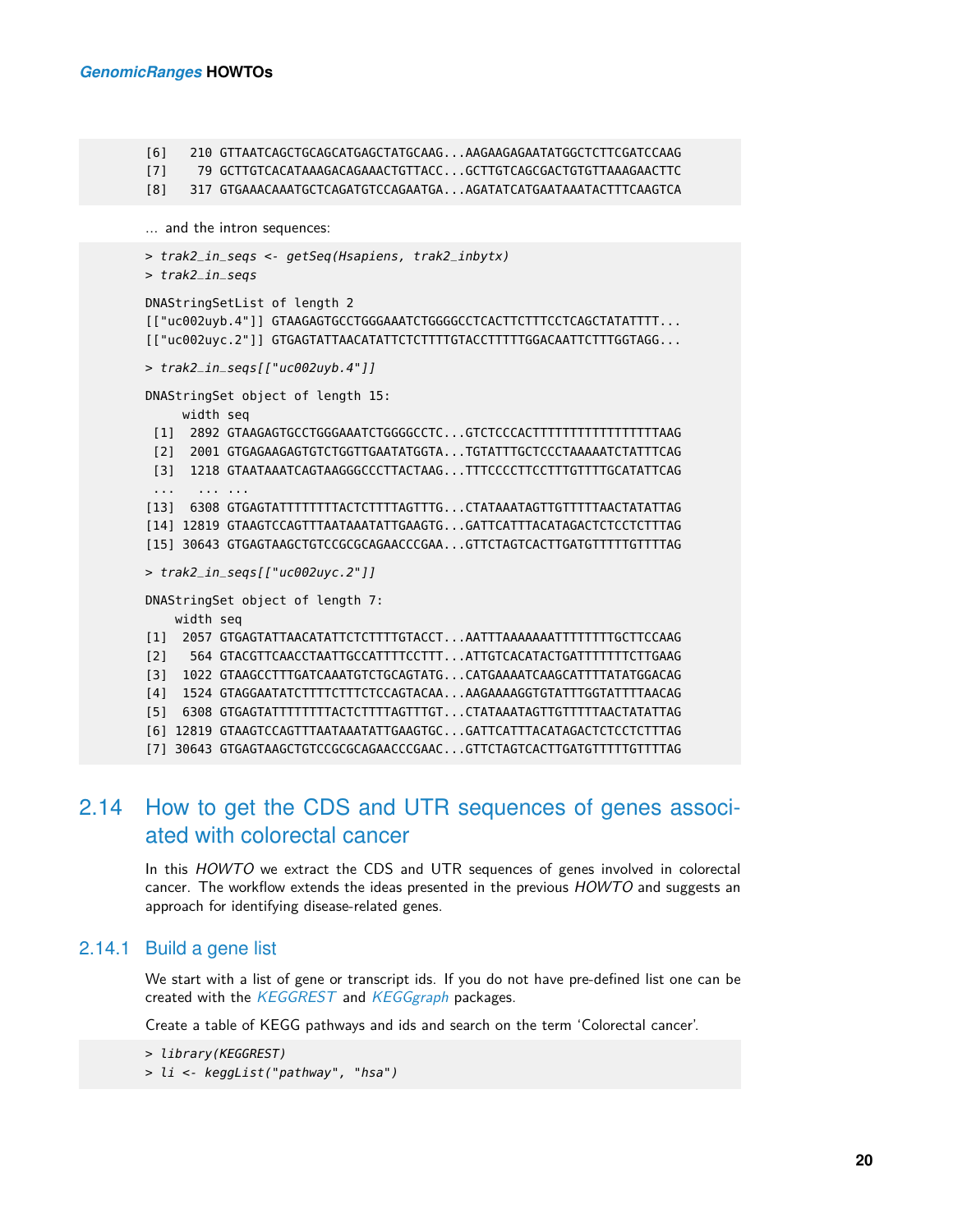```
> ptag <- names(grep("Colorectal cancer", li, value=TRUE))
> ptag
[1] "path:hsa05210"
> tag <- gsub("path:hsa", "", ptag)
```
Use the "05210" id to query the KEGG web resource (accesses the currently maintained data).

```
> library(KEGGgraph)
> dest <- tempfile()
> retrieveKGML(tag, "hsa", dest, method="auto")
```
The suffix of the KEGG id is the Entrez gene id. The translateKEGGID2GeneID simply removes the prefix leaving just the Entrez gene ids.

```
> crids <- as.character(parseKGML2DataFrame(dest)[,1])
> crgenes <- unique(translateKEGGID2GeneID(crids))
> head(crgenes)
[1] "1630" "836" "5290" "5291" "5293" "5295"
```
#### 2.14.2 Identify genomic coordinates

<span id="page-20-0"></span>The list of gene ids is used to extract genomic positions of the regions of interest. The Known Gene table from UCSC will be the annotation and is available as a Bioconductor package.

- > library(TxDb.Hsapiens.UCSC.hg19.knownGene)
- > txdb <- TxDb.Hsapiens.UCSC.hg19.knownGene

If an annotation is not available as a *Bioconductor* annotation package it may be available in [AnnotationHub](http://bioconductor.org/packages/AnnotationHub). Additionally, there are functions in [GenomicFeatures](http://bioconductor.org/packages/GenomicFeatures) which can retrieve data from UCSC and Ensembl to create a TxDb. See ?makeTxDbFromUCSC for more information.

As in the previous HOWTO we need to identify the transcripts corresponding to each gene. The transcript id (or name) is used to isolate the UTR and coding regions of interest. This grouping of transcript by gene is also used to re-group the final sequence results.

The transcriptsBy function outputs both the gene and transcript identifiers which we use to create a map between the two. The map is a CharacterList with gene ids as names and transcript ids as the list elements.

```
> txbygene <- transcriptsBy(txdb, "gene")[crgenes] ## subset on colorectal genes
> map <- relist(unlist(txbygene, use.names=FALSE)$tx_id, txbygene)
> map
IntegerList of length 58
[["1630"]] 64962 64963 64964
[["836"]] 20202 20203 20204
[["5290"]] 14944
[["5291"]] 16771 16772 16773 16774
[["5293"]] 266 267 268 269 270
[["5295"]] 20656 20657 20658 20659 20660 20661
[["5296"]] 66566 66567 66568
```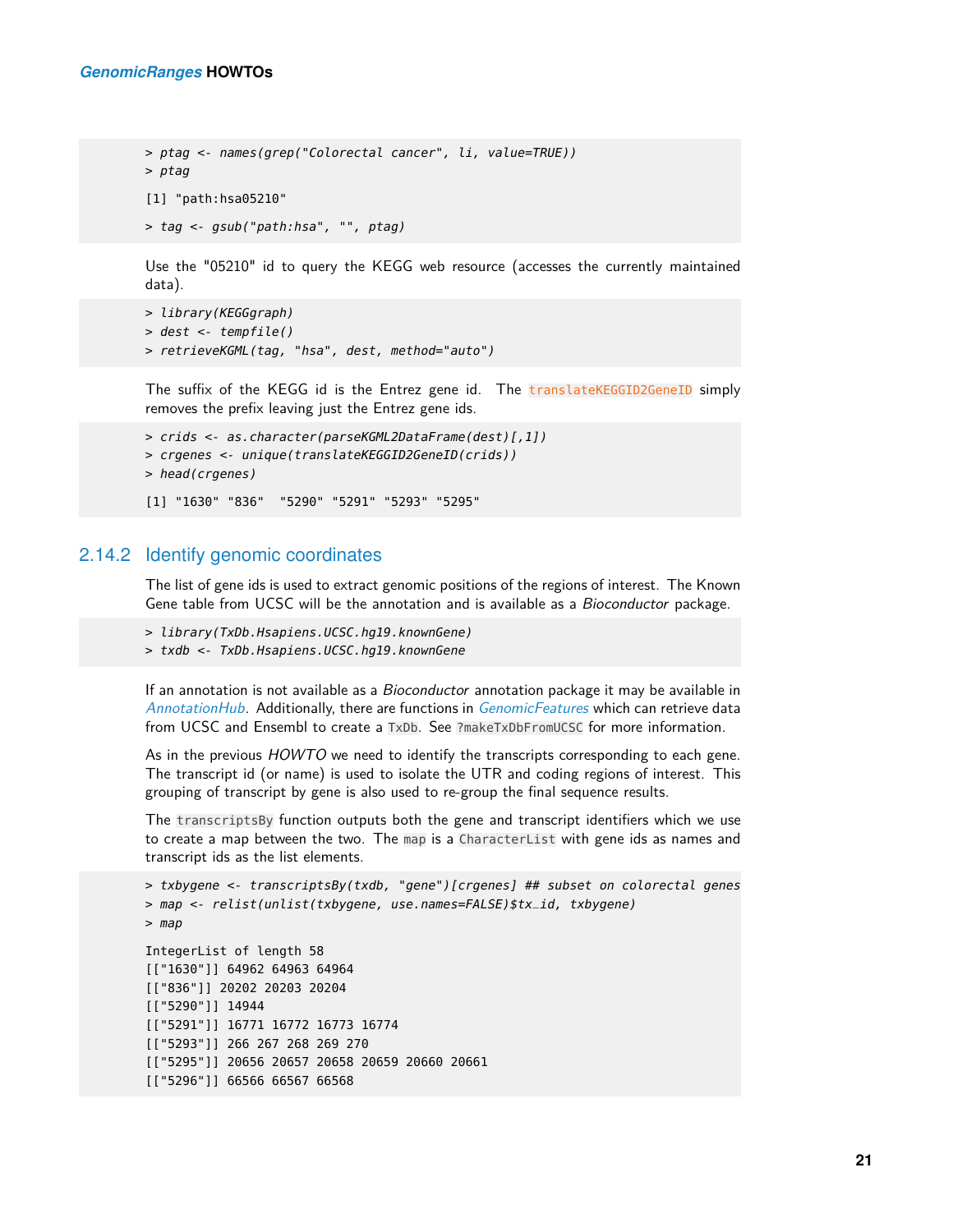```
[["8503"]] 5235 5236 5237 5238 5239 5240
[["842"]] 4447 4448 4449 4450 4451 4452
[["26060"]] 13974 13975 13976
...
<48 more elements>
```
Extract the UTR and coding regions.

```
> cds <- cdsBy(txdb, "tx")
> threeUTR <- threeUTRsByTranscript(txdb)
> fiveUTR <- fiveUTRsByTranscript(txdb)
```
Coding and UTR regions may not be present for all transcripts specified in map. Consequently, the subset results will not be the same length. This length discrepancy must be taken into account when re-listing the final results by gene.

```
> txid <- unlist(map, use.names=FALSE)
> cds <- cds[names(cds) %in% txid]
> threeUTR <- threeUTR[names(threeUTR) %in% txid]
> fiveUTR <- fiveUTR[names(fiveUTR) %in% txid]
```
Note the different lengths of the subset regions.

```
> length(txid) ## all possible transcripts
[1] 277
> length(cds)
[1] 258
> length(threeUTR)
[1] 253
> length(fiveUTR)
[1] 258
```
These objects are GRangesLists with the transcript id as the outer list element.

```
> cds
GRangesList object of length 258:
> cds<br>GRange<br>$`266`
GRanges object with 2 ranges and 3 metadata columns:
     seqnames ranges strand | cds_id cds_name exon_rank
       <Rle> <IRanges> <Rle> | <integer> <character> <integer>
 [1] chr1 9770514-9770654 + | 687 <NA> 3
 [2] chr1 9775599-9775826 + | 688 <NA> 4
  -------
 seqinfo: 93 sequences (1 circular) from hg19 genome
...
<257 more elements>
```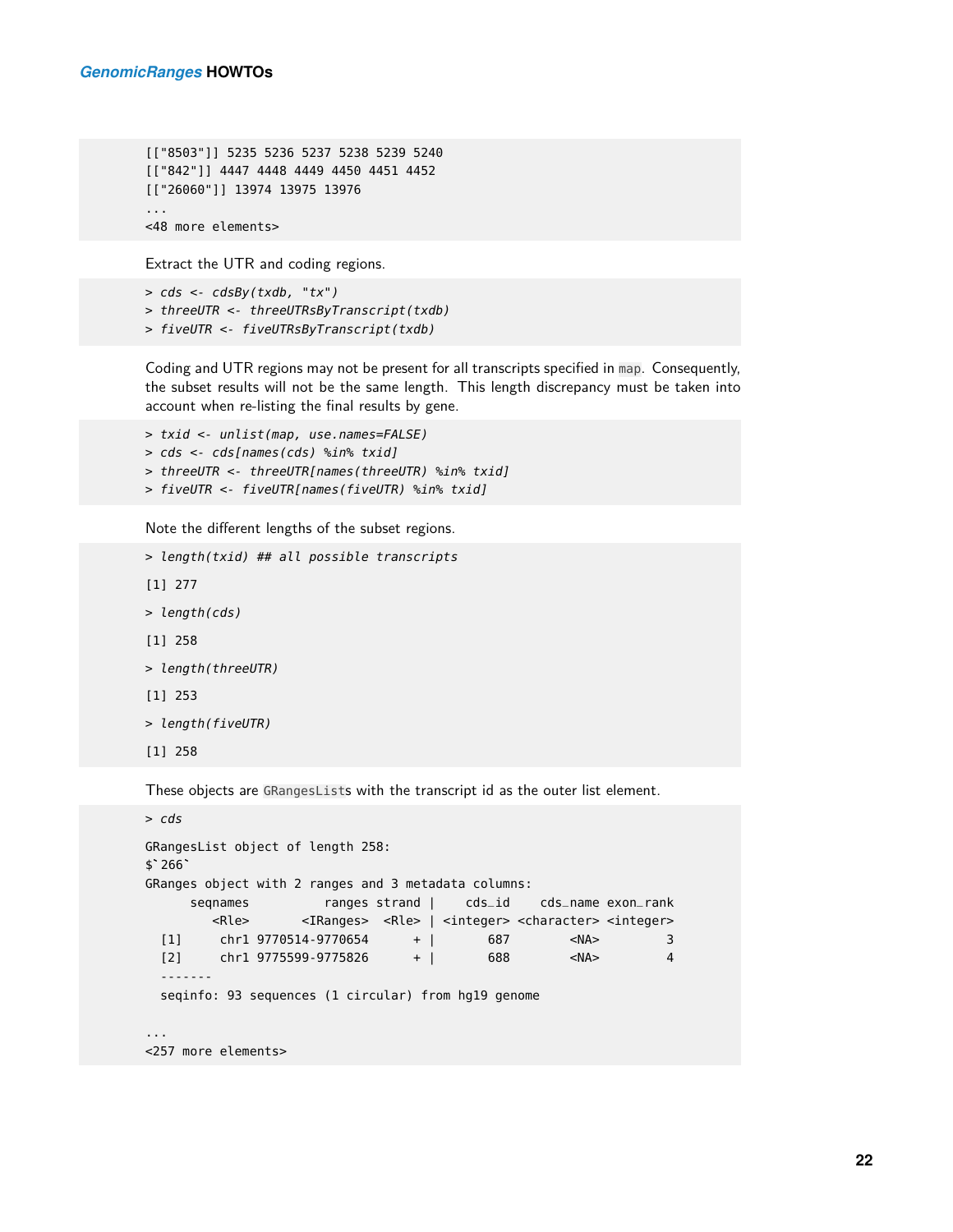#### 2.14.3 Extract sequences from BSgenome

The BSgenome packages contain complete genome sequences for a given organism.

Load the BSgenome package for homo sapiens.

> library(BSgenome.Hsapiens.UCSC.hg19)

```
> genome <- BSgenome.Hsapiens.UCSC.hg19
```
Use extractTranscriptSeqs to extract the UTR and coding regions from the BSgenome. This function retrieves the sequences for an any GRanges or GRangesList (i.e., not just transcripts like the name implies).

```
> threeUTR_seqs <- extractTranscriptSeqs(genome, threeUTR)
```

```
> fiveUTR_seqs <- extractTranscriptSeqs(genome, fiveUTR)
```

```
> cds_seqs <- extractTranscriptSeqs(genome, cds)
```
The return values are DNAStringSet objects.

```
> cds_seqs
DNAStringSet object of length 258:
        width seq names and the seq names of the sequence of the sequence of the sequence of the sequence of the sequence of the sequence of the sequence of the sequence of the sequence of the sequence of the sequence of the seque
   [1] 369 ATGCCCCCTGGGGTGGAC...AGCCTCCTCATCGGCAAA 266
   [2] 3135 ATGCCCCCTGGGGTGGAC...AAAGACAACAGGCAGTAG 267
   [3] 3132 ATGCCCCCTGGGGTGGAC...AAAGACAACAGGCAGTAG 268
   ... ... ...
[256] 897 ATGGCTTCCGTTGCCAAA...CGAGATCTCAAGTCTAAC 75765
[257] 1830 ATGGAGCCACCACGGGGC...GCCCGCCTTGTGCCTTAG 75766
[258] 1821 ATGGAGCCACCACGGGGC...GCCCGCCTTGTGCCTTAG 75767
```
Our final step is to collect the coding and UTR regions (currently organzied by transcript) into groups by gene id. The relist function groups the sequences of a DNAStringSet object into a DNAStringSetList object, based on the specified skeleton argument. The skeleton must be a list-like object and only its shape (i.e. its element lengths) matters (its exact content is ignored). A simple form of skeleton is to use a partitioning object that we make by specifying the size of each partition. The partitioning objects are different for each type of region because not all transcripts had a coding or 3' or 5' UTR region defined.

```
> lst3 <- relist(threeUTR_seqs, PartitioningByWidth(sum(map %in% names(threeUTR))))
> lst5 <- relist(fiveUTR_seqs, PartitioningByWidth(sum(map %in% names(fiveUTR))))
> lstc <- relist(cds_seqs, PartitioningByWidth(sum(map %in% names(cds))))
```
There are 239 genes in map each of which have 1 or more transcripts. The table of element lengths shows how many genes have each number of transcripts. For example, 47 genes have 1 transcript, 48 genes have 2 etc.

```
> length(map)
[1] 58
> table(elementNROWS(map))
1 2 3 4 5 6 7 8 10 11 17 18 30
9 7 14 10 3 3 5 1 2 1 1 1 1
```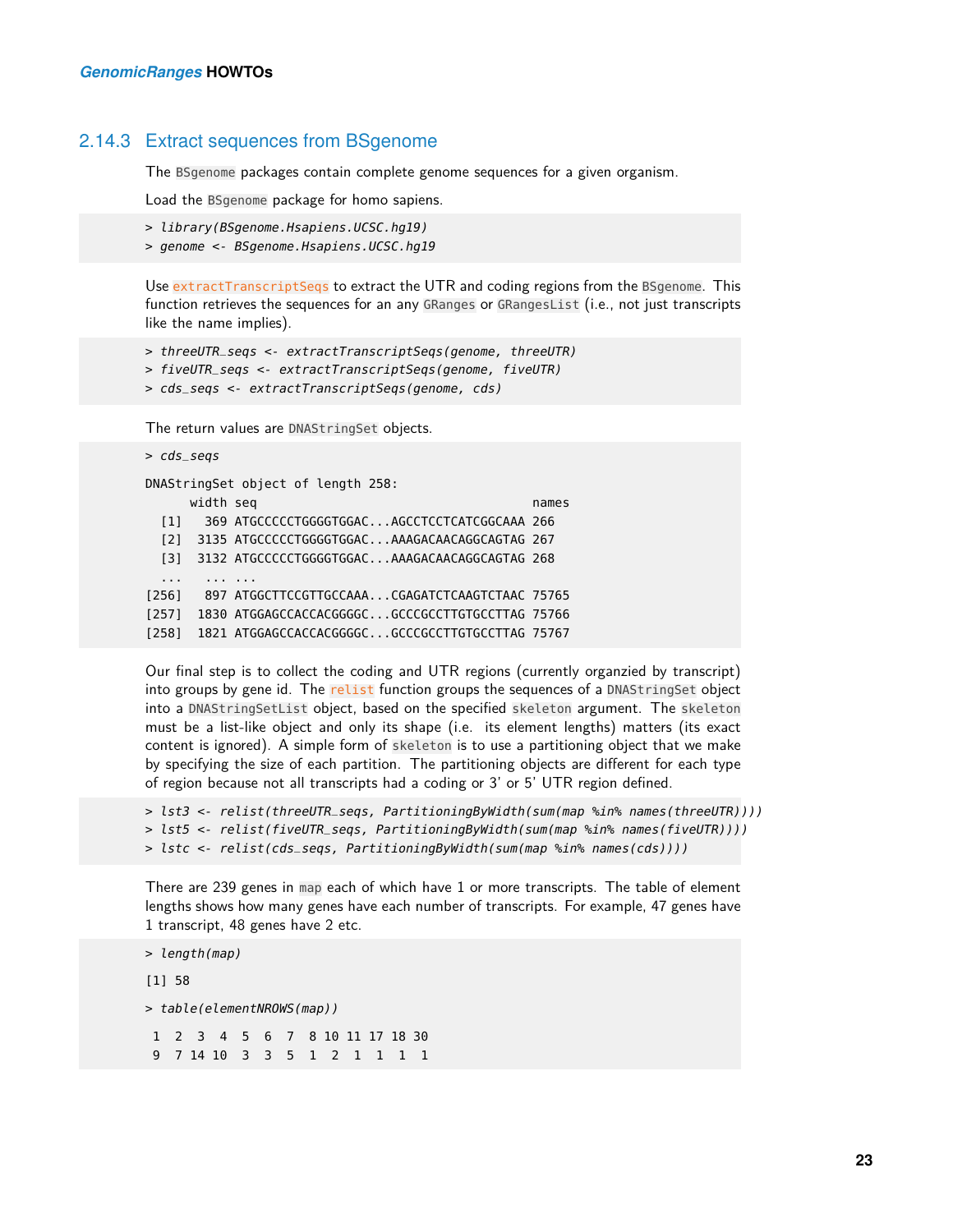The lists of DNA sequences all have the same length as map but one or more of the element lengths may be zero. This would indicate that data were not available for that gene. The tables below show that there was at least 1 coding region available for all genes (i.e., none of the element lengths are 0). However, both the 3' and 5' UTR results have element lengths of 0 which indicates no UTR data were available for that gene.

```
> table(elementNROWS(lstc))
1 2 3 4 5 6 7 9 14 18 30
10 8 15 9 2 4 4 3 1 1 1
> table(elementNROWS(lst3))
1 2 3 4 5 6 7 8 9 13 18 30
10 11 12 9 2 4 4 1 2 1 1 1
> names(lst3)[elementNROWS(lst3) == 0L] ## genes with no 3' UTR data
character(0)
> table(elementNROWS(lst5))
1 2 3 4 5 6 7 9 14 18 30
10 8 15 9 2 4 4 3 1 1 1
> names(lst5)[elementNROWS(lst5) == 0L] ## genes with no 5' UTR data
character(0)
```
#### <span id="page-23-0"></span>2.15 How to create DNA consensus sequences for read group 'families'

The motivation for this HOWTO comes from a study which explored the dynamics of point mutations. The mutations of interest exist with a range of frequencies in the control group (e.g., 0.1% - 50%). PCR and sequencing error rates make it difficult to identify low frequency events (e.g.,  $<$  20%).

When a library is prepared with Nextera, random fragments are generated followed by a few rounds of PCR. When the genome is large enough, reads aligning to the same start position are likely descendant from the same template fragment and should have identical sequences.

<span id="page-23-1"></span>The goal is to elimininate noise by grouping the reads by common start position and discarding those that do not exceed a certain threshold within each family. A new consensus sequence will be created for each read group family.

#### 2.15.1 Sort reads into groups by start position

Load the BAM file into a GAlignments object.

```
> library(Rsamtools)
```

```
> bamfile <- system.file("extdata", "ex1.bam", package="Rsamtools")
```

```
> param <- ScanBamParam(what=c("seq", "qual"))
```

```
> library(GenomicAlignments)
```

```
> gal <- readGAlignments(bamfile, use.names=TRUE, param=param)
```
Use the sequenceLayer function to lay the query sequences and quality strings on the reference.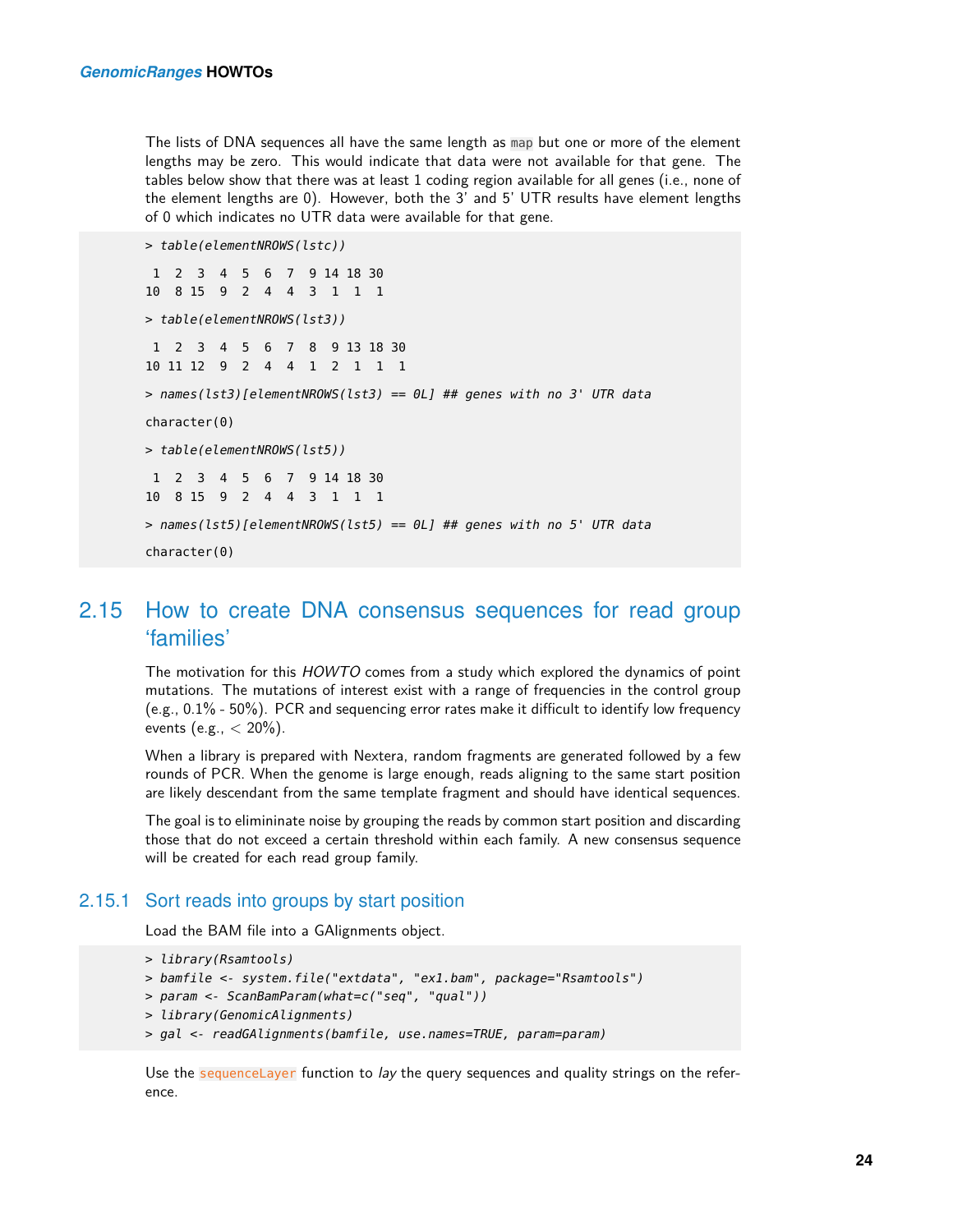```
> qseq <- setNames(mcols(gal)$seq, names(gal))
> qual <- setNames(mcols(gal)$qual, names(gal))
> qseq_on_ref <- sequenceLayer(qseq, cigar(gal),
+ from="query", to="reference")
> qual_on_ref <- sequenceLayer(qual, cigar(gal),
                            + from="query", to="reference")
```
Split by chromosome.

```
> qseq_on_ref_by_chrom <- splitAsList(qseq_on_ref, seqnames(gal))
> qual_on_ref_by_chrom <- splitAsList(qual_on_ref, seqnames(gal))
> pos_by_chrom <- splitAsList(start(gal), seqnames(gal))
```
For each chromosome generate one GRanges object that contains unique alignment start positions and attach 3 metadata columns to it: the number of reads, the query sequences, and the quality strings.

```
> gr_by_chrom <- lapply(seqlevels(gal),
+ function(seqname)
+ {
+ qseq_on_ref2 <- qseq_on_ref_by_chrom[[seqname]]
+ qual_on_ref2 <- qual_on_ref_by_chrom[[seqname]]
+ pos2 <- pos_by_chrom[[seqname]]
+ qseq_on_ref_per_pos <- split(qseq_on_ref2, pos2)
+ qual_on_ref_per_pos <- split(qual_on_ref2, pos2)
+ nread <- elementNROWS(qseq_on_ref_per_pos)
+ gr_mcols <- DataFrame(nread=unname(nread),
+ qseq_on_ref=unname(qseq_on_ref_per_pos),
+ qual_on_ref=unname(qual_on_ref_per_pos))
+ gr <- GRanges(Rle(seqname, nrow(gr_mcols)),
+ IRanges(as.integer(names(nread)), width=1))
+ mcols(gr) <- gr_mcols
+ seqlevels(gr) <- seqlevels(gal)
+ gr
+ })
```
Concatenate all the GRanges objects obtained in (4) together in 1 big GRanges object:

```
> gr <- do.call(c, gr_by_chrom)
> seqinfo(gr) <- seqinfo(gal)
```
'gr' is a GRanges object that contains unique alignment start positions:

```
> gr[1:6]GRanges object with 6 ranges and 3 metadata columns:
   seqnames ranges strand | nread
     <Rle> <IRanges> <Rle> | <integer>
 [1] seq1 1 * | 1
 [2] seq1 3 * | 1
 [3] seq1 5 * | 1
 [4] seq1 6 * | 1
 [5] seq1 9 * | 1
```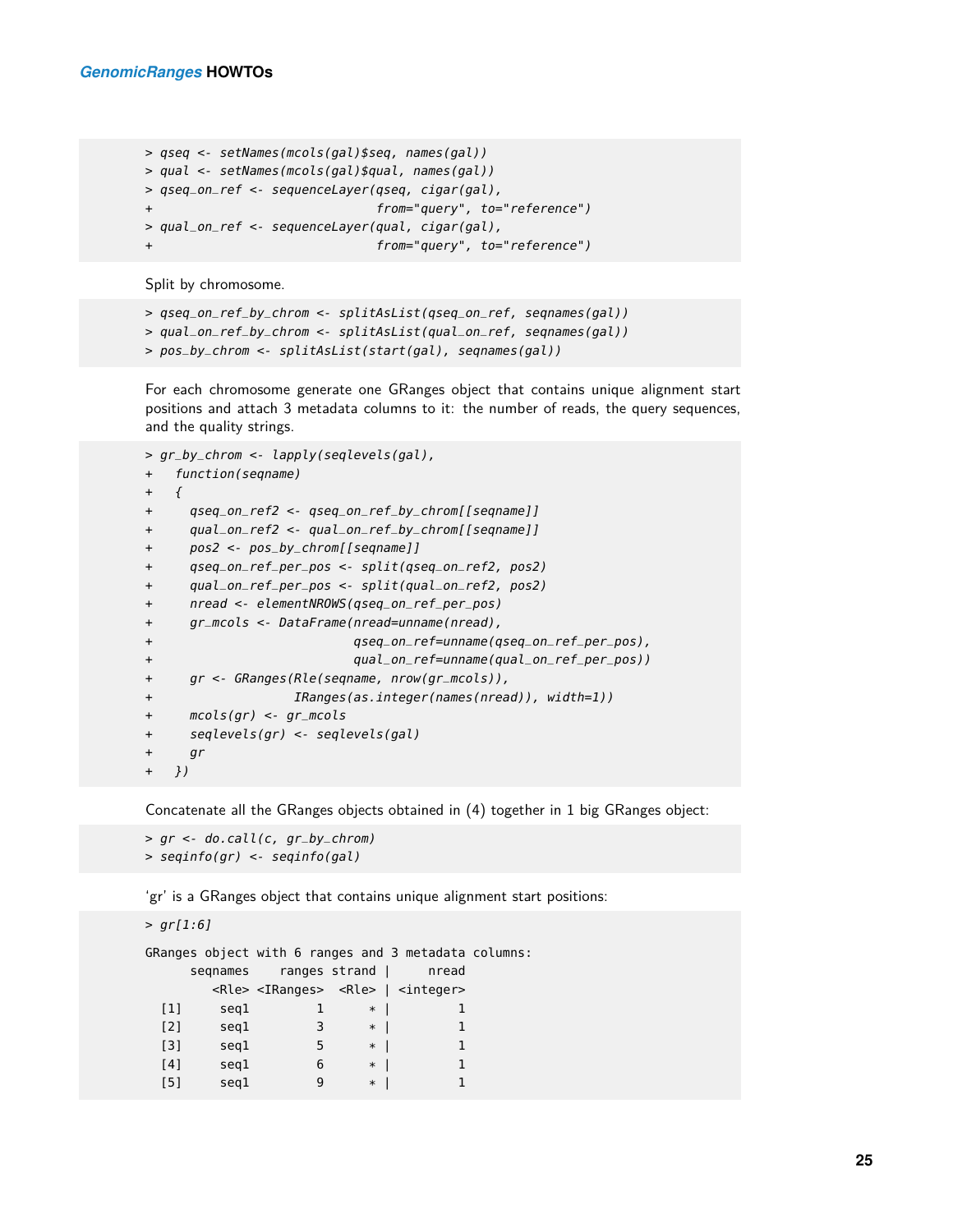| [6]               | seg1                                     | 13 | $*$ | 2                                               |  |  |  |  |  |
|-------------------|------------------------------------------|----|-----|-------------------------------------------------|--|--|--|--|--|
|                   |                                          |    |     | gseg_on_ref                                     |  |  |  |  |  |
|                   |                                          |    |     | <dnastringsetlist></dnastringsetlist>           |  |  |  |  |  |
| $\lceil 1 \rceil$ |                                          |    |     | CACTAGTGGCTCATTGTAAA                            |  |  |  |  |  |
| $[2]$             |                                          |    |     | CTAGTGGCTCATTGTAAATG                            |  |  |  |  |  |
| $\lceil 3 \rceil$ |                                          |    |     | AGTGGCTCATTGTAAATGTG                            |  |  |  |  |  |
| [4]               |                                          |    |     | GTGGCTCATTGTAATTTTTT                            |  |  |  |  |  |
| [5]               |                                          |    |     | GCTCATTGTAAATGTGTGGT                            |  |  |  |  |  |
| [6]               | ATTGTAAATGTGTGGTTTAAATTGTAAATGTGTGGTTTAA |    |     |                                                 |  |  |  |  |  |
|                   |                                          |    |     | qual_on_ref                                     |  |  |  |  |  |
|                   |                                          |    |     | <bstringsetlist></bstringsetlist>               |  |  |  |  |  |
| $\lceil 1 \rceil$ |                                          |    |     |                                                 |  |  |  |  |  |
| $\lceil 2 \rceil$ |                                          |    |     | $<<<<<<0<<<655<<.$ .                            |  |  |  |  |  |
| [3]               |                                          |    |     | <<<<<<<<7:71<<:<                                |  |  |  |  |  |
| [4]               |                                          |    |     |                                                 |  |  |  |  |  |
| [5]               |                                          |    |     | $<<<<<<<<<<<$ , < , 7<, ,                       |  |  |  |  |  |
|                   |                                          |    |     |                                                 |  |  |  |  |  |
|                   |                                          |    |     |                                                 |  |  |  |  |  |
|                   |                                          |    |     | seginfo: 2 sequences from an unspecified genome |  |  |  |  |  |

Look at qseq\_on\_ref and qual\_on\_ref.

> qseq\_on\_ref

|                   |     | DNAStringSet object of length 3271:                                  |                       |
|-------------------|-----|----------------------------------------------------------------------|-----------------------|
|                   |     | width seq                                                            | names                 |
| [1]               |     | 36 CACTAGTGGCTCATTGTAAATGTGTGGTTTAACTCG                              | B7 591:4:96:693:509   |
| [2]               |     | 35 CTAGTGGCTCATTGTAAATGTGTGGTTTAACTCGT                               | EAS5465:7:152:36      |
| $\lceil 3 \rceil$ |     | 35 AGTGGCTCATTGTAAATGTGTGGTTTAACTCGTCC                               | EAS51 64:8:5:734:57   |
| .                 |     |                                                                      |                       |
| [3269]            |     | 35 TTTTTTCTTTTTTTTTTTTTTTTTTTTTGCATGCCA                              | $EAS139_11:7:50:12$   |
| [3270]            | 35  | <b>TTTTTTTTTTTTTTTTTTTTTTTTGCATGCCAGAAA</b>                          | EAS54 65:3:320:20     |
| [3271]            | 35. | TTTTTTTTTTTTTTTTTTTTTTTTTCATGCCAGAAAA                                | EAS114 26:7:37:79     |
| > qual_on_ref     |     |                                                                      |                       |
|                   |     | PhredQuality object of length 3271:                                  |                       |
|                   |     | width seq                                                            | names                 |
| [1]               |     |                                                                      | B7 591:4:96:693:509   |
| $\sqrt{2}$        |     | $35 < << << << 0 << < 655 << 7 << .9 << 3 / : < 6$ ) :               | EAS5465:7:152:36      |
| 131               |     | $35$ <<<<<<<<<<<>:>;/>;/>71<<;;<;;<;<;};3*8/5                        | EAS51 64:8:5:734:57   |
| .                 |     |                                                                      |                       |
| [3269]            |     | $35 < c < c < c$ $c < c < c < c < c < c < c < c < c < c < c < c < c$ | $FAS139$ $11:7:50:12$ |
| [3270]            |     | $35$ +'''/<<<<7:;+<;::<<<<;;<<<<<<<<<<<<                             | $EAS54_65:3:320:20$   |
| [3271]            |     | $35\,3,$ ,,===6===<===<;==================                           | $EAS114_26:7:37:79$   |

2 reads align to start position 13. Let's have a close look at their sequences:

> mcols(gr)\$qseq\_on\_ref[[6]]

| DNAStringSet object of length 2: |  |  |  |  |  |
|----------------------------------|--|--|--|--|--|
|----------------------------------|--|--|--|--|--|

width seq names and the seq names of  $\sim$ 

[1] 35 ATTGTAAATGTGTGGTTTAACTCGTCCCTGGCCCA EAS56\_61:6:18:467...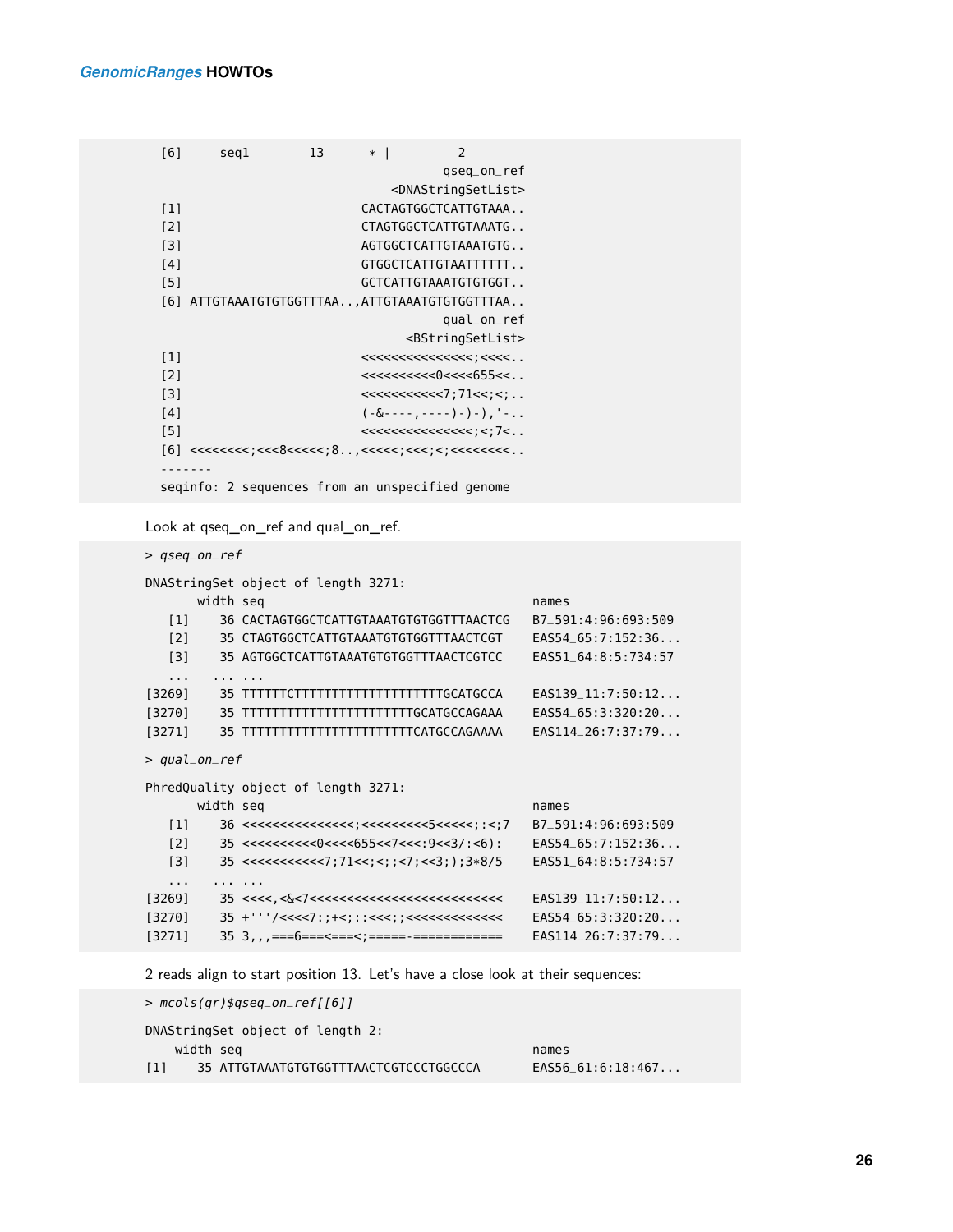#### [2] 36 ATTGTAAATGTGTGGTTTAACTCGTCCATGGCCCAG EAS114\_28:5:296:3...

and their qualities:

| PhredQuality object of length 2:             |  |  |  |  |  |  |  |
|----------------------------------------------|--|--|--|--|--|--|--|
|                                              |  |  |  |  |  |  |  |
|                                              |  |  |  |  |  |  |  |
|                                              |  |  |  |  |  |  |  |
| $EAS56_61:6:18:467$<br>$EAS114$ $28:5:296:3$ |  |  |  |  |  |  |  |

<span id="page-26-0"></span>Note that the sequence and quality strings are those projected to the reference so the first letter in those strings are on top of start position 13, the 2nd letter on top of position 14, etc...

#### 2.15.2 Remove low frequency reads

For each start position, remove reads with and under-represented sequence (e.g. threshold  $= 20\%$  for the data used here which is low coverage). A unique number is assigned to each unique sequence. This will make future calculations easier and a little bit faster.

> qseq\_on\_ref <- mcols(gr)\$qseq\_on\_ref

- > tmp <- unlist(qseq\_on\_ref, use.names=FALSE)
- > qseq\_on\_ref\_id <- relist(match(tmp, tmp), qseq\_on\_ref)

Quick look at 'qseq\_on\_ref\_id': It's an IntegerList object with the same length and "shape" as 'qseq\_on\_ref'.

```
> qseq_on_ref_id
IntegerList of length 1934
[[1]] 1
[[2]] 2
[[3]] 3
[[4]] 4
[[5]] 5
[[6]] 6 7
[[7]] 8
[[8]] 9
[[9]] 10 11
[[10]] 12
...
<1924 more elements>
```
Remove the under represented ids from each list element of 'qseq\_on\_ref\_id':

```
> qseq_on_ref_id2 <- endoapply(qseq_on_ref_id,
+ function(ids) ids[countMatches(ids, ids) >= 0.2 * length(ids)])
```
Remove corresponding sequences from 'qseq\_on\_ref':

```
> tmp <- unlist(qseq_on_ref_id2, use.names=FALSE)
> qseq_on_ref2 <- relist(unlist(qseq_on_ref, use.names=FALSE)[tmp],
+ qseq_on_ref_id2)
```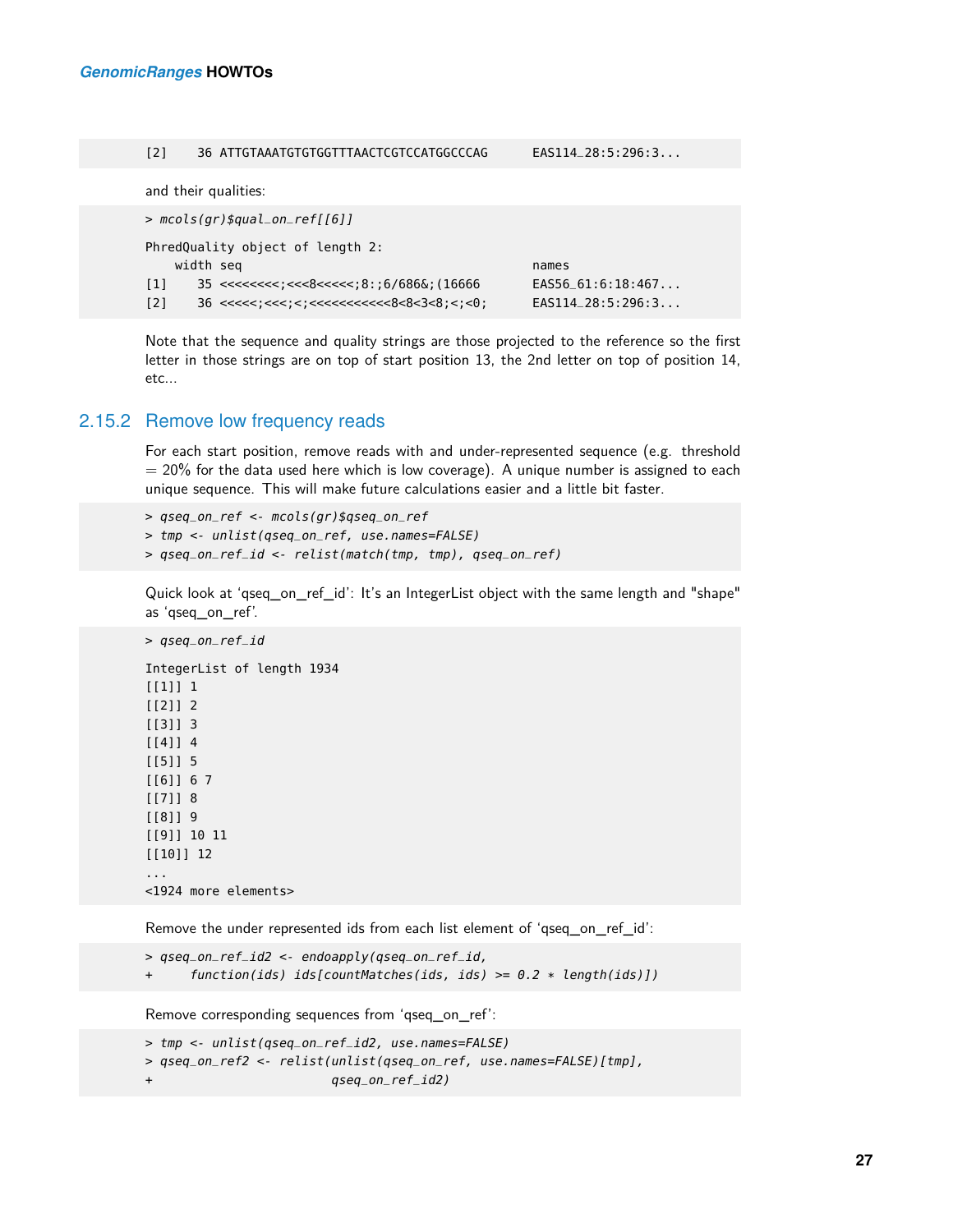#### 2.15.3 Create a consensus sequence for each read group family

Compute 1 consensus matrix per chromosome:

```
> split_factor <- rep.int(seqnames(gr), elementNROWS(qseq_on_ref2))
> qseq_on_ref2 <- unlist(qseq_on_ref2, use.names=FALSE)
> qseq_on_ref2_by_chrom <- splitAsList(qseq_on_ref2, split_factor)
> qseq_pos_by_chrom <- splitAsList(start(gr), split_factor)
> cm_by_chrom <- lapply(names(qseq_pos_by_chrom),
+ function(seqname)
+ consensusMatrix(qseq_on_ref2_by_chrom[[seqname]],
+ as.prob=TRUE,
+ shift=qseq_pos_by_chrom[[seqname]]-1,
                       width=seqlengths(gr)[[seqname]]))
> names(cm_by_chrom) <- names(qseq_pos_by_chrom)
```
'cm\_by\_chrom' is a list of consensus matrices. Each matrix has 17 rows (1 per letter in the DNA alphabet) and 1 column per chromosome position.

```
> lapply(cm_by_chrom, dim)
$seq1
[1] 18 1575
$seq2
[1] 18 1584
```
Compute the consensus string from each consensus matrix. We'll put "+" in the strings wherever there is no coverage for that position, and "N" where there is coverage but no consensus.

```
> cs_by_chrom <- lapply(cm_by_chrom,
+ function(cm) {
+ ## need to "fix" 'cm' because consensusString()
+ ## doesn't like consensus matrices with columns
+ ## that contain only zeroes (e.g., chromosome
+ ## positions with no coverage)
+ idx <- colSums(cm) == 0L
+ cm["+", idx] <- 1
+ DNAString(consensusString(cm, ambiguityMap="N"))
+ })
```
The new consensus strings.

```
> cs_by_chrom
$seq1
1575-letter DNAString object
seq: NANTAGNNNCTCANTTTAAANNTTTNTTTTTN...AATNATANNTTTNTTNTTTNTCTGNAC+++++
$seq2
1584-letter DNAString object
seq: ++++++++++++++++++++++++++++++++...NNNANANANANCTNNA++++++++++++++++
```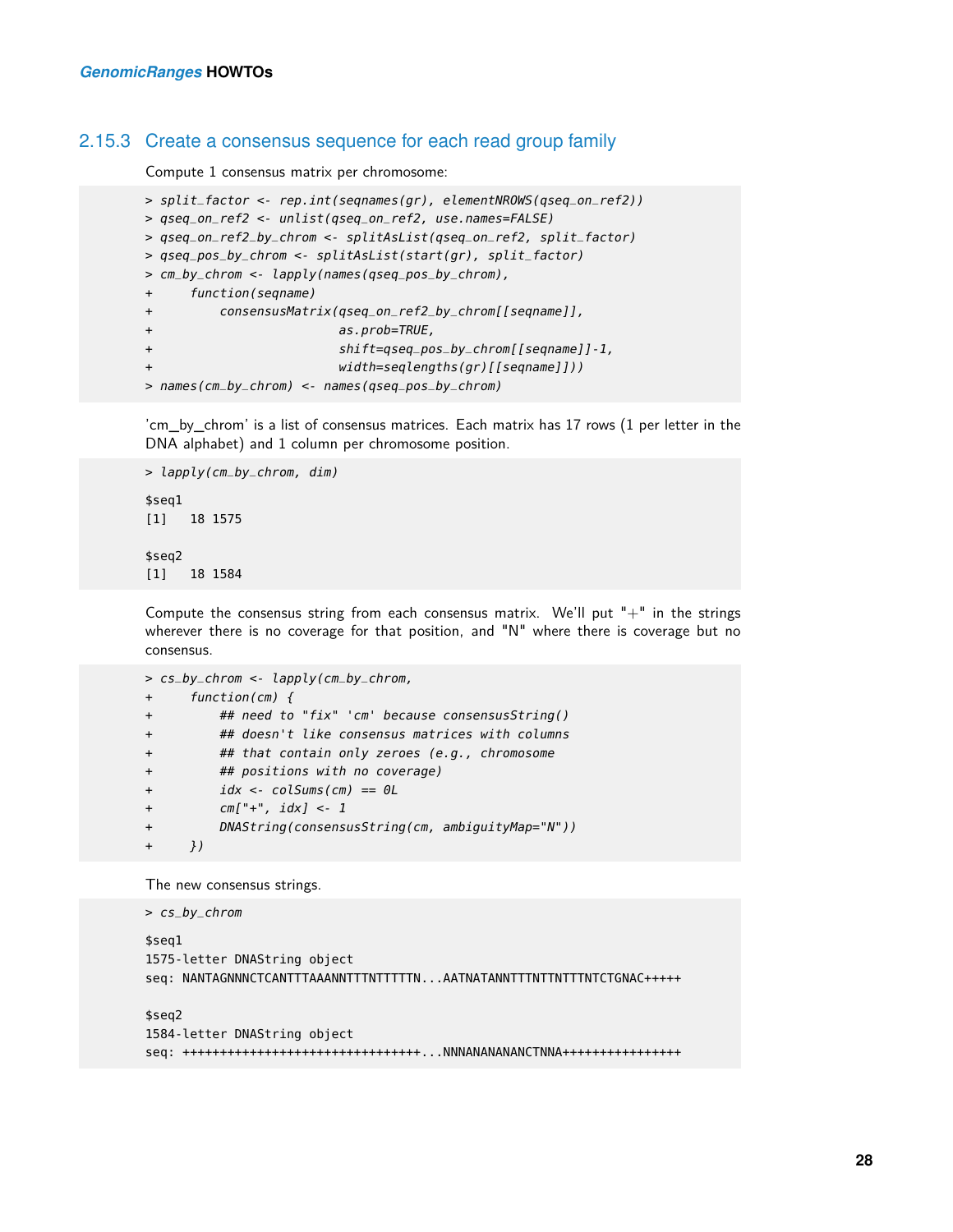#### 2.16 How to compute binned averages along a genome

In some applications (e.g. visualization), there is the need to compute the average of a variable defined along a genome (a.k.a. genomic variable) for a set of predefined fixed-width regions (sometimes called "bins"). The genomic variable is typically represented as a named RleList object with one list element per chromosome. One such example is coverage. Here we create an artificial genomic variable:

```
> library(BSgenome.Scerevisiae.UCSC.sacCer2)
> set.seed(55)
> my_var <- RleList(
+ lapply(seqlengths(Scerevisiae),
+ function(seqlen) {
+ tmp <- sample(50L, seqlen, replace=TRUE) %/% 50L
+ Rle(cumsum(tmp - rev(tmp)))
+ }
+ ),
+ compress=FALSE)
> my_var
RleList of length 18
$chrI
integer-Rle of length 230208 with 9197 runs
 Lengths: 6 17 12 12 13 38 15 24 24 25 ... 24 24 15 38 13 12 12 17 7
 Values : 0 1 0 1 2 3 4 3 4 3 ... 4 3 4 3 2 1 0 1 0
$chrII
integer-Rle of length 813178 with 31826 runs
 Lengths: 35 84 50 44 7 67 18 8 7 27 ... 8 18 67 7 44 50 84 35 1
 Values : -1 -2 -1 0 1 0 1 2 1 2 ... 2 1 0 1 0 -1 -2 -1 0
$chrIII
integer-Rle of length 316617 with 12601 runs
 Lengths: 64 16 1 63 48 20 32 43 12 68 ... 12 43 32 20 48 63 1 16 65
 Values : 0 1 0 1 0 1 0 1 2 1 ... 2 1 0 1 0 1 0 1 0
$chrIV
integer-Rle of length 1531919 with 60615 runs
 Lengths: 2 19 38 14 10 8 20 ... 20 8 10 14 38 19 3
 Values : 0 -1 -2 -1 -2 -3 -2 ... -2 -3 -2 -1 -2 -1 0
$chrV
integer-Rle of length 576869 with 22235 runs
 Lengths: 10 69 31 7 3 1 5 ... 5 1 3 7 31 69 11
 Values : 0 1 2 1 2 1 0 ... 0 1 2 1 2 1 0
...
<13 more elements>
```
Use the tileGenome function to create a set of bins along the genome.

> bins <- tileGenome(seqinfo(Scerevisiae), tilewidth=100, cut.last.tile.in.chrom=TRUE)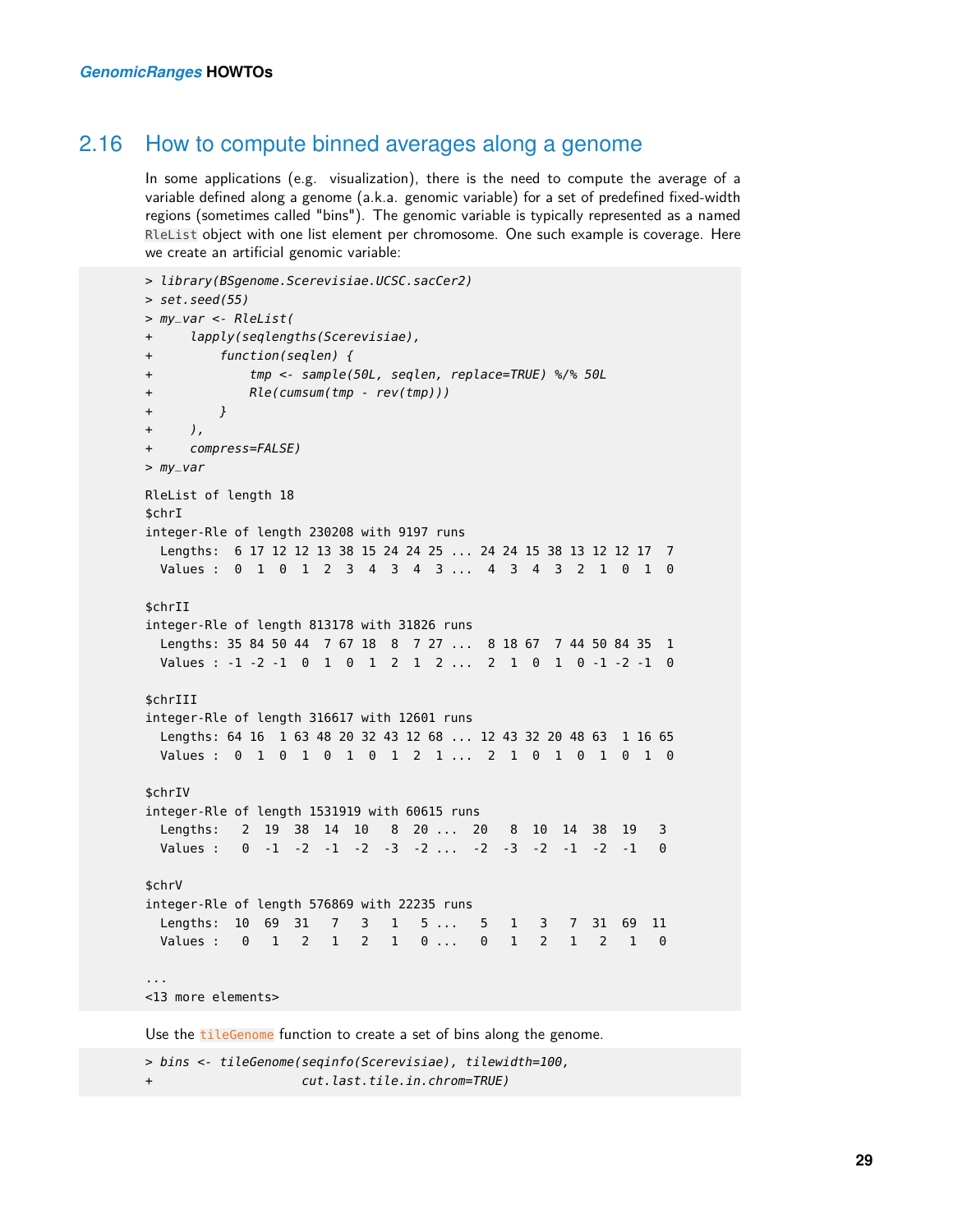Compute the binned average for my\_var:

```
> binnedAverage(bins, my_var, "binned_var")
GRanges object with 121639 ranges and 1 metadata column:
         segnames ranges strand | binned_var
           <Rle> <IRanges> <Rle> | <numeric>
      [1] chrI 1-100 * | 1.77
      [2] chrI 101-200 * | 3.34
     [3] chrI 201-300 * | 3.22
      ... ... ... ... . ...
 [121637] 2micron 6101-6200 * | -1.000000
 [121638] 2micron 6201-6300 * | -0.750000
 [121639] 2micron 6301-6318 * | -0.555556
  -------
 seqinfo: 18 sequences (2 circular) from sacCer2 genome
```
<span id="page-29-0"></span>The bin size can be modified with the tilewidth argument to tileGenome. See ?binnedAv erage for additional examples.

### 3 Session Information

```
R version 4.2.0 RC (2022-04-19 r82224)
Platform: x86_64-pc-linux-gnu (64-bit)
Running under: Ubuntu 20.04.4 LTS
Matrix products: default
BLAS: /home/biocbuild/bbs-3.15-bioc/R/lib/libRblas.so
LAPACK: /home/biocbuild/bbs-3.15-bioc/R/lib/libRlapack.so
locale:
 [1] LC_CTYPE=en_US.UTF-8 LC_NUMERIC=C
 [3] LC_TIME=en_GB LC_COLLATE=C
 [5] LC_MONETARY=en_US.UTF-8 LC_MESSAGES=en_US.UTF-8
 [7] LC_PAPER=en_US.UTF-8 LC_NAME=C
 [9] LC_ADDRESS=C LC_TELEPHONE=C
[11] LC_MEASUREMENT=en_US.UTF-8 LC_IDENTIFICATION=C
attached base packages:
[1] stats4 stats graphics grDevices utils datasets
[7] methods base
other attached packages:
 [1] BSgenome.Scerevisiae.UCSC.sacCer2_1.4.0
 [2] KEGGgraph_1.56.0
 [3] KEGGREST_1.36.0
 [4] BSgenome.Hsapiens.UCSC.hg19_1.4.3
 [5] BSgenome_1.64.0
 [6] rtracklayer_1.56.0
 [7] edgeR_3.38.0
 [8] limma_3.52.0
```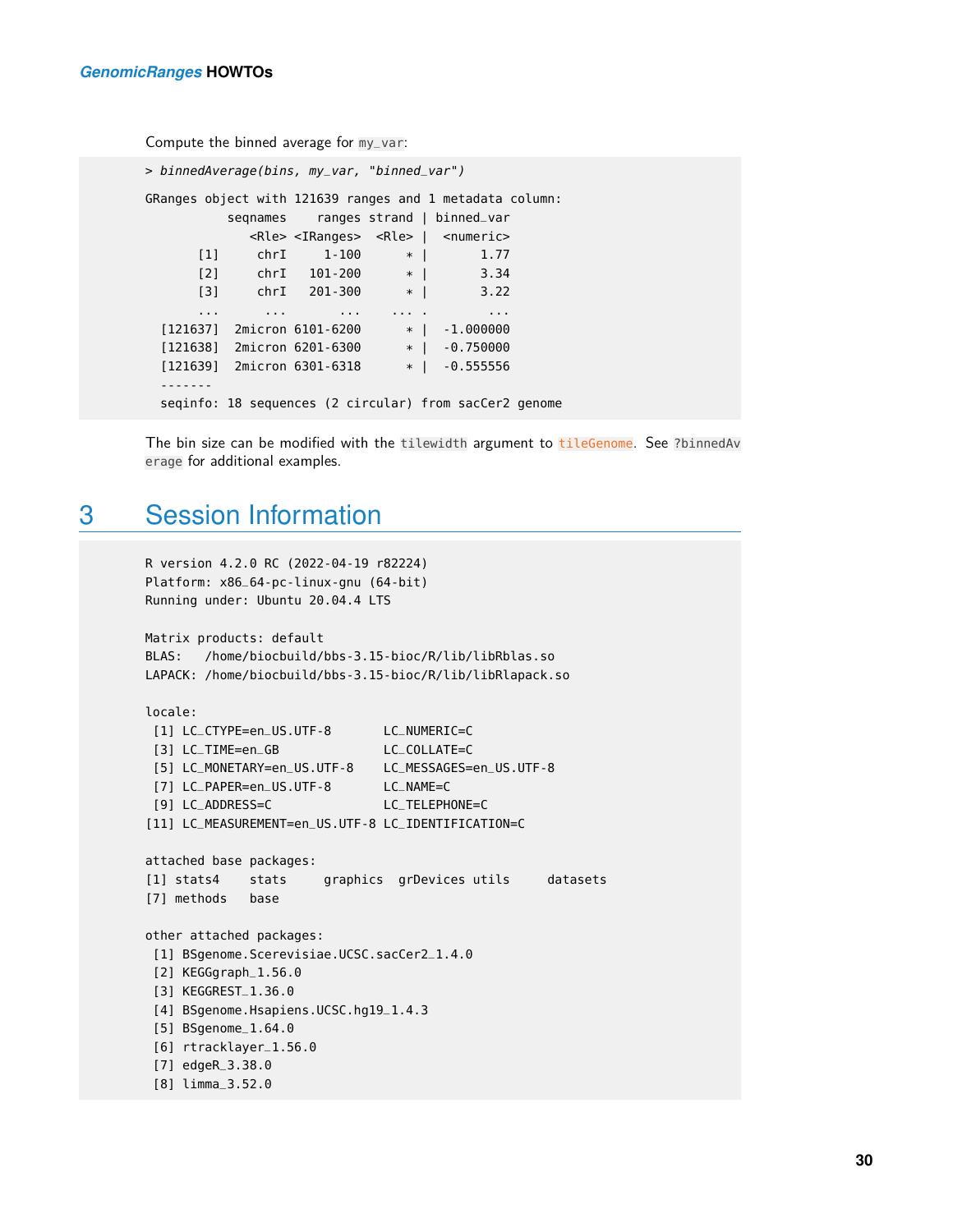```
[9] DESeq2_1.36.0
[10] AnnotationHub_3.4.0
[11] BiocFileCache_2.4.0
[12] dbplyr_2.1.1
[13] TxDb.Athaliana.BioMart.plantsmart22_3.0.1
[14] TxDb.Hsapiens.UCSC.hg19.knownGene_3.2.2
[15] TxDb.Dmelanogaster.UCSC.dm3.ensGene_3.2.2
[16] GenomicFeatures_1.48.0
[17] AnnotationDbi_1.58.0
[18] GenomicAlignments_1.32.0
[19] Rsamtools_2.12.0
[20] Biostrings_2.64.0
[21] XVector_0.36.0
[22] SummarizedExperiment_1.26.0
[23] Biobase_2.56.0
[24] MatrixGenerics_1.8.0
[25] matrixStats_0.62.0
[26] pasillaBamSubset_0.33.0
[27] GenomicRanges_1.48.0
[28] GenomeInfoDb_1.32.0
[29] IRanges_2.30.0
[30] S4Vectors_0.34.0
[31] BiocGenerics_0.42.0
[32] BiocStyle_2.24.0
loaded via a namespace (and not attached):
 [1] colorspace_2.0-3 rjson_0.2.21
 [3] ellipsis_0.3.2 bit64_4.0.5
 [5] interactiveDisplayBase_1.34.0 fansi_1.0.3
 [7] xml2_1.3.3 splines_4.2.0
 [9] cachem_1.0.6 geneplotter_1.74.0
[11] knitr_1.38 jsonlite_1.8.0
[13] annotate_1.74.0 png_0.1-7
[15] graph_1.74.0 shiny_1.7.1
[17] BiocManager_1.30.17 compiler_4.2.0
[19] httr_1.4.2 assertthat_0.2.1
[21] Matrix_1.4-1 fastmap_1.1.0
[23] cli_3.3.0 later_1.3.0
[25] htmltools_0.5.2 prettyunits_1.1.1
[27] tools_4.2.0 gtable_0.3.0
[29] glue_1.6.2 GenomeInfoDbData_1.2.8
[31] dplyr_1.0.8 rappdirs_0.3.3
[33] Rcpp_1.0.8.3 jquerylib_0.1.4
[35] vctrs_0.4.1 xfun_0.30
[37] stringr_1.4.0 mime_0.12
[39] lifecycle_1.0.1 restfulr_0.0.13
[41] XML_3.99-0.9 zlibbioc_1.42.0
[43] scales_1.2.0 VariantAnnotation_1.42.0
[45] hms_1.1.1 promises_1.2.0.1
[47] parallel_4.2.0 RColorBrewer_1.1-3
[49] yaml_2.3.5 curl_4.3.2
```